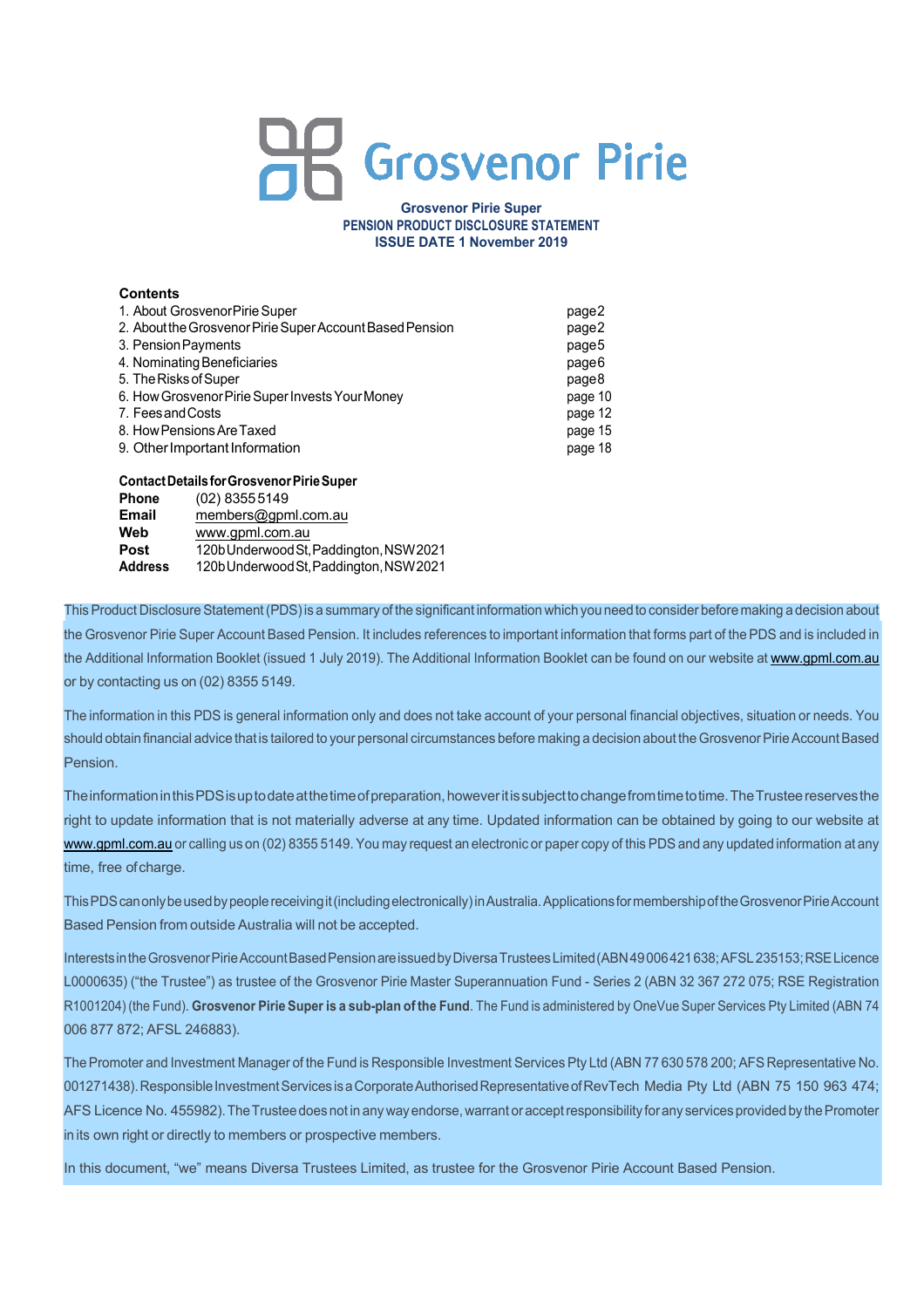# **Section 1 - About Grosvenor Pirie Super**

Grosvenor Pirie Super provides pension products that are designed to provide a simple and affordable way for personal superannuation members to provide for their retirement. This PDS relates only to account-based pension accounts in Grosvenor Pirie Super. Grosvenor Pirie Super also offers accumulation accounts.

You can find the information we are required to make available to members on the Fund's website at www.gpml.com.au. To access information regarding the Trustee, including the policies that the Trustee must make available to members, please visit www.diversa.com.au/trustee/governance.

The Grosvenor Pirie Super Account Based Pension offers one investment option for all pension members, namely the Grosvenor Pirie Super Pension investment option.

Toopenan account, completethe*PensionApplicationForm*which accompanies thisPDSandsubmit itto us (contact detailson thefront page).

You can have an accumulation account, and more than one pension account, open with Grosvenor Pirie Super at any time.

**For more information about Grosvenor Pirie Super, see the Product Disclosure Statement, Additional Information Booklet and Insurance Guide available at www.gpml.com.au or call us on (02) 8355 5149.**

#### **The Grosvenor Pirie Super Account Based Pension**

With Grosvenor Pirie Super, you can stay with us throughout your working life and into retirement. Once you have reached your preservation age you can use your Grosvenor Pirie Super accumulation account to open a Grosvenor Pirie Super Account Based Pension which will provide you with a tax-effective, regular income stream during your retirement.

The key features of the Grosvenor Pirie Super Account Based Pension are:

- **Flexible payments:** Subject to meeting the age-based minimum payment requirement, you can vary the amount and frequency of your income payments to suit yourneeds.
- **Fully commutable:** Subject to meeting the age-based minimum pension payment requirement, you can take all or part of your account as a lump sum when it suits you.
- **Pay less tax:** Notaxispayable on pension paymentsorlumpsum withdrawals ifyou areaged 60and over, and investment earnings are tax-free.
- **Take care of loved ones:** On death, the amount remaining in your pension account can be paid to your dependants as a lump sum or as a reversionary pension to your spouse.

Your pension account will be wholly invested in the Fund's Pension investment option.

Insurance cover is not available in an Account Based Pension account.

**IMPORTANT:The typeofpensionthatmaybe suitable foryouwilldependonyour personalcircumstances.Aspensions arecomplexandgive risetodifferenttaxationandsocialsecurityimplications,dependingonyourpersonalsituation,werecommendthatconsiderobtaining professional financial advice from a licensed financial adviser.**

#### **Section 2 - About the Grosvenor Pirie Super Account Based Pension**

#### **Account Based Pension**

An account based pension allows you to receive (or 'draw down') your superannuation benefits as a regular income stream, taking additional lump sum payments as required.

An account based pension provides you with continual access to the capital suminvested and flexibility as to the amounts that are drawn down (subject to Government prescribedlimits).

It is important to understand that with an account based pension, that there is no guarantee that pension payments will continue for any particular period, or for the rest of your life. The length of time over which pension payments continue will depend primarily on the following factors:

- The amount of your initial investment:
- The amount of pension payments received each year;
- The amount of investment earnings (which may be positive or negative);
- The amount of fees and costs applicable to your
- investment or account; and
- Any lump sum withdrawals taken (where permissible).

Eligibility to Start a Pension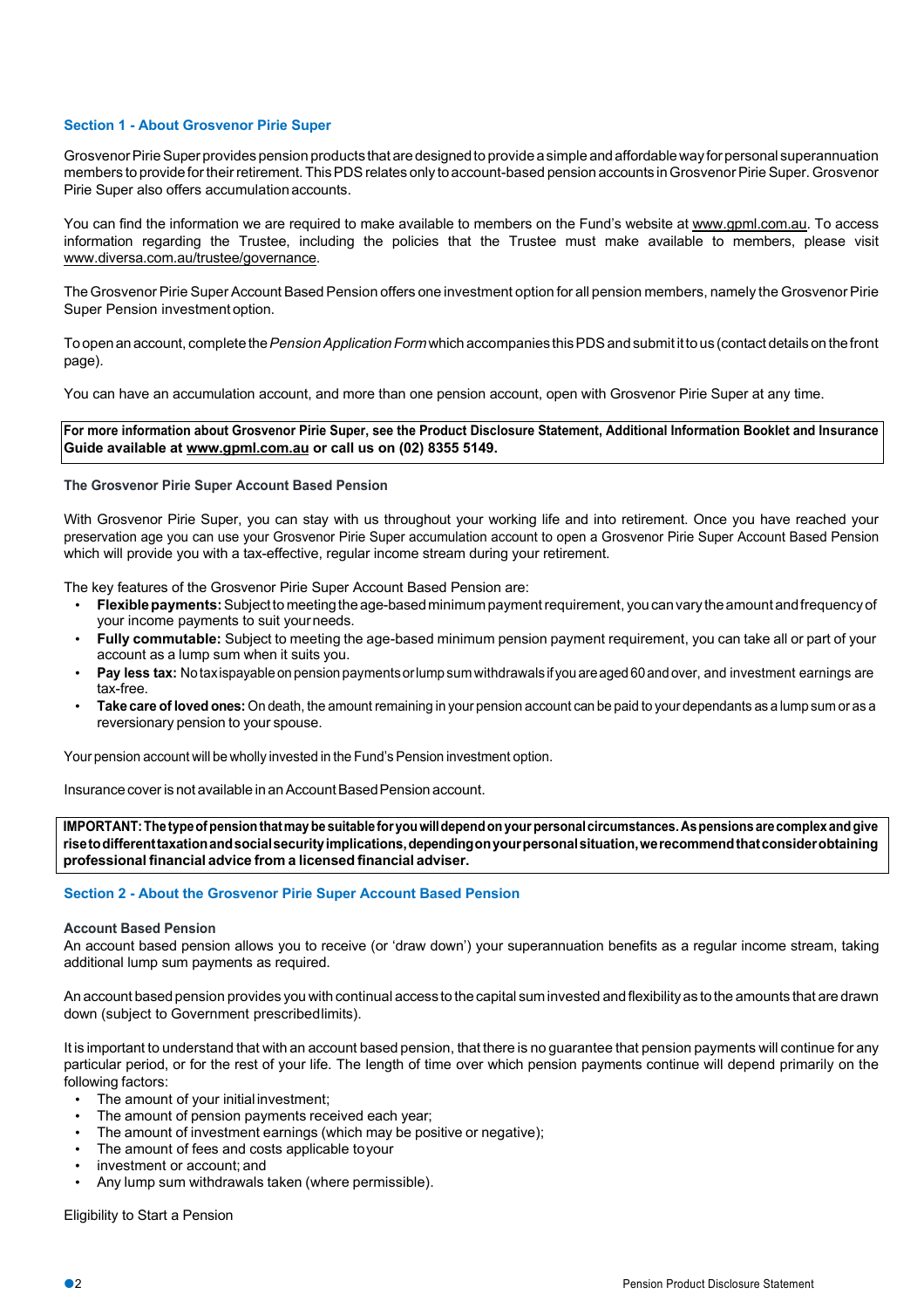To be eligible to establish a Grosvenor Pirie Super Account Based Pension, you must satisfy a specific "condition of release" which allows you to transfer the content of your super account into a pension account from which you can access your money.

For most people, the relevant condition of release will be that they have reached their preservation age (see below) and have permanently retired from the workforce.

Other conditions of release which may be a relevant reason for starting a pension are:

- You ceaseanemploymentarrangementonorafterage60;
- You reach age 65 (whether or not you have retired); or
- You becomepermanentlyincapacitated.

# **Preservation Age**

From 1 July 1999, all contributions made by or for a member, and all investment earnings, have been subject to the preservation rule, which means that until you reach your preservation age (unless another specific condition of release is met), your superannuation benefit cannot be withdrawn from the superannuation system.

Contributions made by or for a member prior to 1 July 1999 may be defined as "restricted non-preserved benefits" or "unrestricted nonpreserved benefits". In certain circumstances you may be able to withdraw these benefits earlier. For example, when you change jobs you may be able to withdraw restricted non-preserved benefits. The different types of benefits that make up your pension account will be identified on your Grosvenor Pirie Super Account Based Pension Member Statement. For more information, see www.ato.com.au/super.

If you were born before 1 July 1960, the preservation age is 55 years and increases by one year in accordance with the table below. The maximum age for preservation of benefits is 60.

| Before 1 July 1960<br>55          |
|-----------------------------------|
|                                   |
| 1 July 1960 to 30 June 1961<br>56 |
| 1 July 1961 to 30 June 1962<br>57 |
| 1 July 1962 to 30 June 1963<br>58 |
| 1 July 1963 to 30 June 1964<br>59 |
| 1 July 1964 and after<br>60       |

#### **Opening Your Pension Account**

#### **MinimumandMaximumAmounts**

You will need a minimum of \$20,000 to start a Grosvenor Pirie Super Account Based Pension.

The Government has imposed limits on the amount that can be transferred into retirement phase accounts (known as your 'Transfer Balance Cap'\*), without incurring a penalty. You will need to ensure that the total amount of superannuation transferred to your pension account does not exceed the \$1.6 million TransferBalance Cap. Any amount of super you have above \$1.6 million can be retained in an accumulation account and/or be taken as a lump sum payment.

\* Forthefinancial year1July2019to30June2020,theTransferBalanceCapis\$1.6million.InfutureyearstheTransferBalance Capwill be indexed in \$100,000 increments, in line with increases in the Consumer Price Index (rate of inflation).

#### **Make Up of Your Pension Account**

Your pension account can be made up of all or any of:

- An amount transferred from your existing Grosvenor Pirie Super accumulation account;
- An amount transferred from one or more accounts you have with other complying super funds; and/or
- Any additional amount you contribute at the time your account is opened.

IfyoucurrentlydonothaveanaccumulationaccountwithGrosvenorPirieSuper,andwishtoopenaGrosvenorPirieSuperAccountBased Pension with more than asingle transferin from anothersuperannuation or pension account, we will open a temporary Grosvenor Pirie Super accumulation account in your name in order to receive these funds. These amounts will be held in cashin your temporary account untilallrolloversoramountsintended for the purchase of the Account Based Pension have been received or until 30 days from the day the temporary account was first opened, whichever occurs first.

Bysubmittingacompleted*PensionApplicationForm*,youaregivingyourconsenttoustoallocateanymultiplerolloversandcontributions totheabovementionedtemporaryaccountpriortotheestablishmentofyourGrosvenorPirieSuperAccountBasedPension.Yourfundswill only be held in the temporary account for a maximum of 30 days. After 30 days, all amounts in the temporary accumulation account will be rolled across to commence your new pension account. If you do not wish to proceed with commencing with your new pension account, you must transfer these amounts to another complying superannuation fund or otherwise satisfy a condition of release in order to have these funds released to you.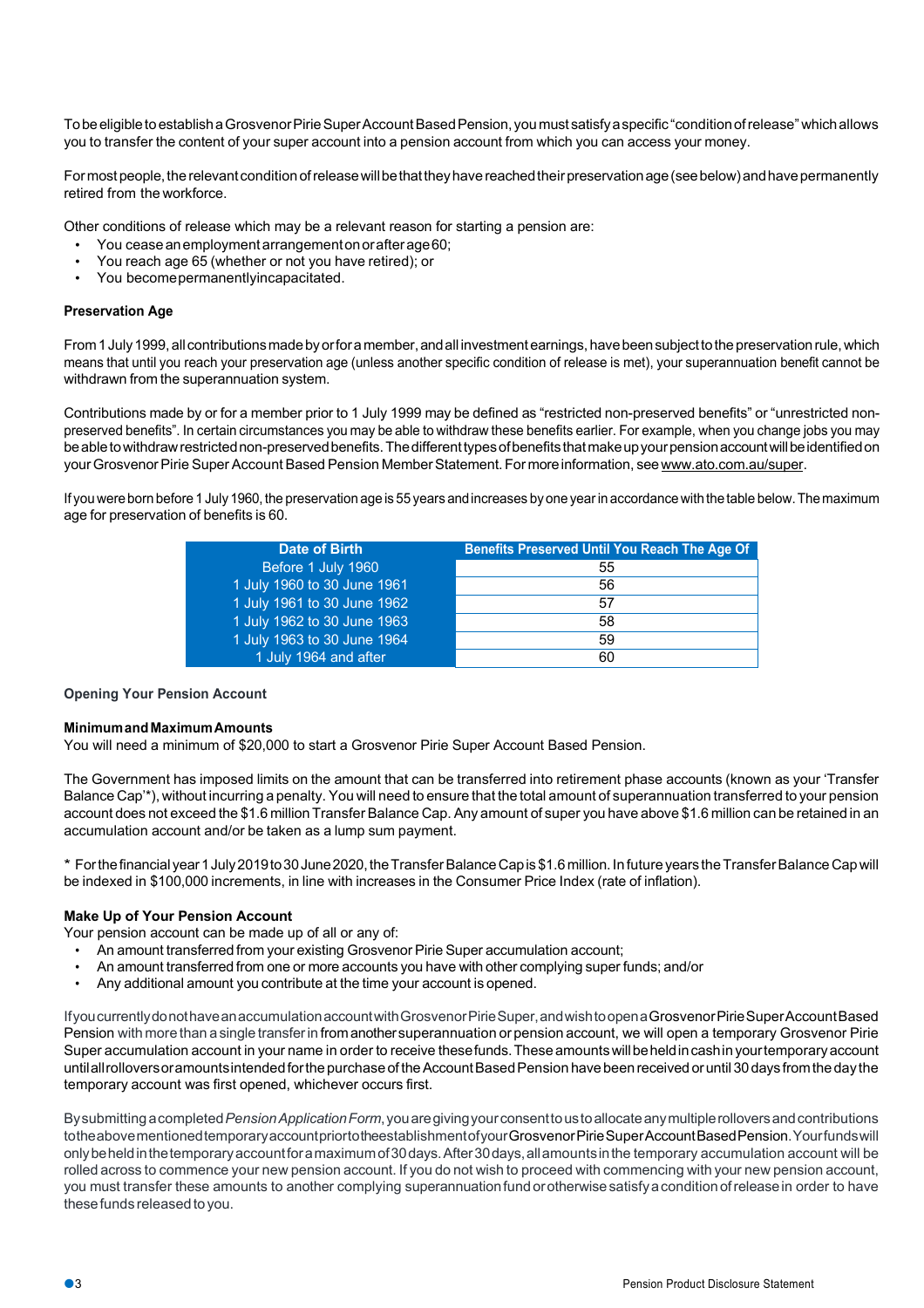Totransfersuperannuation benefitsfromanothersuperannuationfund, completetherelevant sectionsofthe*PensionApplicationForm*. Alternatively, you can download and complete the*Rollover Form* available from www.gpml.com.au and return it to us.You can request a hardcopy of the form by calling us on (02) 8355 5149.

IMPORTANT: Before closing any other superannuation account that you may have, you should consider what costs you may incur, what benefits you may lose or any other significant implications of closing your account. For advice that takes into account your financial **situation, needs or objectives, we recommend you contact an appropriately qualified financial adviser.**

Thereareotheramountsthatmaybepaidintoasuperannuationfundforthepurposeofcommencingapension,suchascertaindisablement amountsonsettlementofadisabilityclaim(outsideofsuperannuation), proceeds from the sale of a small business, and superannuation sourced from a foreign superannuation fund. Special rules apply to these amounts. If you are going to receive any of these amounts or are consideringpayment ofthemintosuperannuation, werecommendyouobtainprofessionaladvice.

# **Adding to Your Pension Account**

Superannuation law prevents additional money from being added to your pension account once payments from the account have commenced.

If, after payments from your Grosvenor Pirie Super Account Based Pension have commenced, you subsequently identify other accumulated superannuation savings with which you want to start an income stream, there are two options available to you:

- You can start a separate (additional) Grosvenor Pirie Super Account Based Pension; or
- Youcan'rollback'yourexistingpensionaccountintoaGrosvenorPirieSuperaccumulationaccount,transfertheadditionalsavings tothataccount, and then use the full amount to commence anew Grosvenor Pirie Super Account Based Pension.

Youcan have more than one pensionaccount with Grosvenor Pirie Superifyouwish, subject to you continuing to comply with the Transfer Balance Cap (explained above).

# **Complete the Application Form**

TocommenceaGrosvenor Pirie Super Account Based Pension,download and completethe*Pension ApplicationForm*available from www.gpml.com.au and return it to us. You can request a hardcopy of the form by calling us on (02) 8355 5149.

#### **Your Pension Account Balance**

The balance of you pension account will be determined by the amount you have invested, the investment returns your account earns (including any negative returns), the fees deducted, any lump sum withdrawals taken and how much pension has been paid to you.

#### **Impact on Social Security Benefits**

The balance of your pension account may affect your ability to access social security benefits. The total value of your pension account is counted as an asset under the Assets Test. For the Income Test, the value of your pension account is included as a financial asset and is subject to deeming rules at the time of assessment.

IMPORTANT: As the rules for social security entitlements are complex we recommend you contact Centrelink on 132300 to ensure **you maximise your social securityentitlements.**

#### **Lump Sum Withdrawals**

You can withdraw (or commute) all or part of the balance of your pension account at any time. Generally, before a pension account can be commuted, a minimum pro-rata pension payment must be made forthat year, unless the commutation arises due to the death of the recipient or in other limited circumstances prescribed by superannuation legislation.

#### **Making a Withdrawal**

You can obtain the current withdrawal value of your pension account by calling us on (02) 8355 5149 or emailing us at members@gpml.com.au. Generally, if you are under age 60 and make a partial withdrawal from your pension account, the amount payable must comprise amounts withdrawn proportionately from both the taxable and tax-free components of your pension account. You cannot nominate the amount you will draw down from these components. For more information, see *Section 8 - How pensions are taxed*.

The Government's anti-money laundering and counter-terrorism financing legislation (AML/CTF legislation) requires you to provide proof of your identity prior to being able to access your superannuation benefits in cash. It's often called "customer identification and verification" requirements. If you do not comply there may be consequences, for example, a delay in the payment of your benefits.

To request a withdrawal from your pension account, contact us at members@gpml.com.au or on (02) 83555149.

Withdrawal payments can be made by transfer to your nominated Australian bank, building society or credit union account. Payments cannot be made in cash. Once your withdrawal request has been processed, we will send a written confirmation to you. You will generally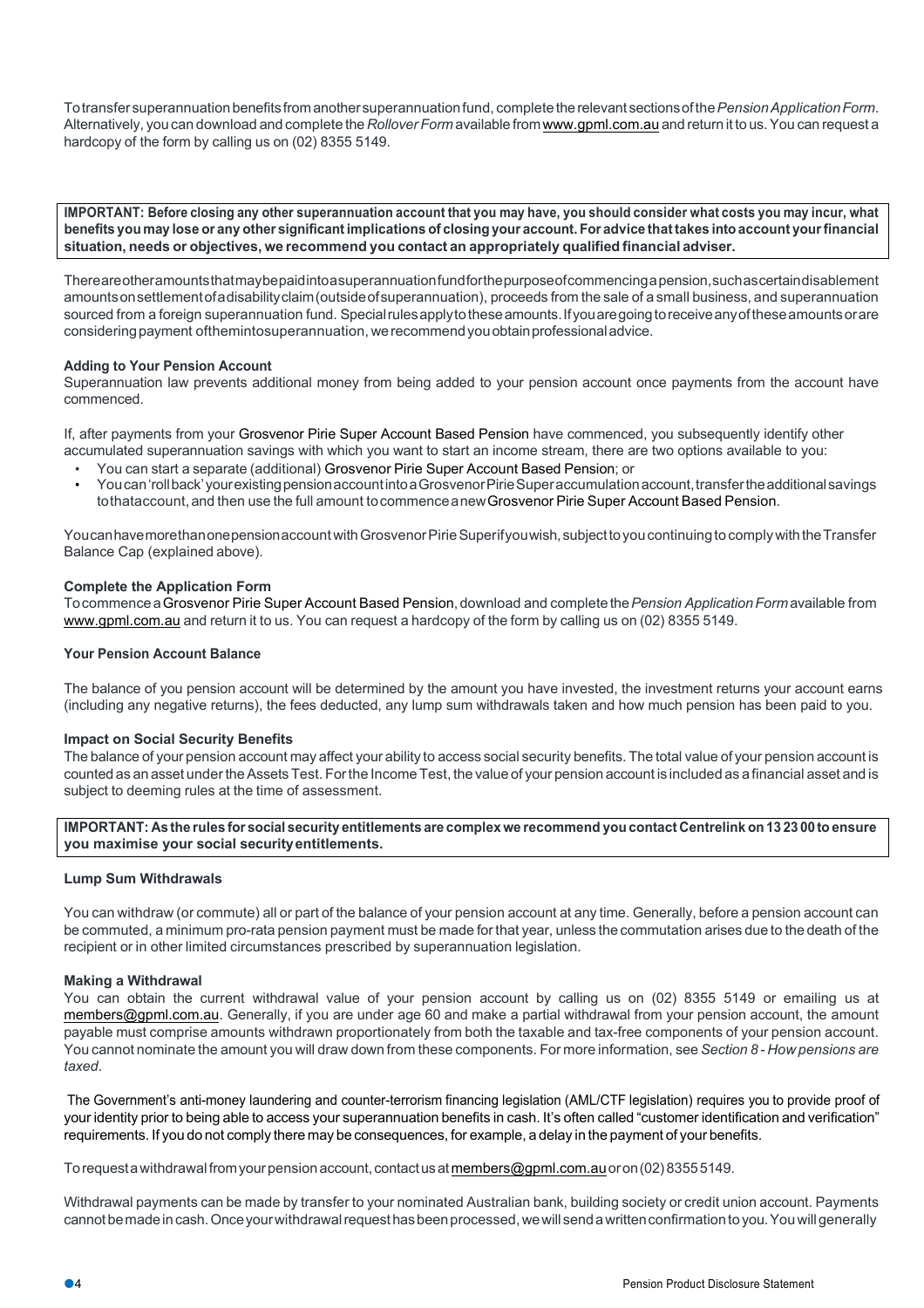receive your withdrawal proceeds no later than 30 days after we have received your withdrawal request.

**IMPORTANT: AsTrustee,wemaysuspendordelaytheprocessingofawithdrawal.Thismayoccurinthecaseofa largewithdrawalor**  payment, or in certain other situations, such as the illiquid nature of some underlying investments which are not able to be converted **into cash within a reasonable time.**

#### **Closing Your Pension Account**

Pension payments will continue until to be paid to you until the balance of your pension account is exhausted. If you decide to leave Grosvenor Pirie Super, you may transfer your pension account to another complying superannuation fund or take the balance of your account as a lump sum.

# **Section 3 - Pension Payments**

You can choose yourregularretirement income to be paid from your pension account monthly, quarterly or annually, to your nominated bank, building society or credit union account. Your pension payment will be credited to your account on the 15th of the month (or the next businessday if the15thfallsona weekend orpublicholiday).You can provideyour account details onthe*PensionApplicationForm*. If you want to make changes to your income payments once your pension has commenced, contact us at members@gpml.com.au or on (02) 8355 5149.

Pension payments are funded by redeeming units from your pension account (see *Section 6 - How Grosvenor Pirie Super invests your money* of this Pension PDS for information on how units work).

Youcanchoosetheamountofyourregularpayments(subjecttominimumGovernmentprescribedlimits-seebelow),andyoucanvarythe amountandfrequencyofthesepaymentsatanytimetosuityourneeds.Youcanalsowithdrawlumpsumpaymentsasyourcircumstances require.

If you don't specify the amount that you want to receive as a pension payment, the default amount will be the minimum limit prescribed by the Government.

**IMPORTANT: Wereservetherighttodelayor suspendpensionpayments, includingwhereunitpricinginformationis unavailableor unreliableoritwouldnotbeinthebestinterestsofother membersoftheFund.**

#### **Pension Payment Limits**

#### **Minimum Limits**

TheGovernmentsetsaminimumpensionpaymentyoumustreceivefromyourpensionaccounteachfinancialyear.Atleastonepayment of the minimal amount must be made once a year.

The minimum annual pension payment that you must take each yearis a percentage of the balance of your pension account determined according to your age as calculated on commencement of your pension and then as at 1 July in each subsequent year.

Youmustreceiveatleastonepensionpaymenteachfinancialyear.Ifyoucommenceapensionbefore1June,thepensionpaymentwillbea proportionoftherequiredminimumpaymentforthatyear.However,ifyoucommenceyourpensiononorafter1June,nominimumpayment is required until the nextfinancial year.

#### **WARNING: Transfers to another pension or superannuation fund does not count towards meeting the minimum pension payment requirements.**

The table below sets out the applicable percentage factor used to calculate the minimum amount payable each year.

#### **Superannuation Pension Payment Factors**

| Age*       | Percentage of Account Balance to be Paid as a Minimum** |
|------------|---------------------------------------------------------|
| Under 65   | 4%                                                      |
| 65-74      | 5%                                                      |
| 75-79      | 6%                                                      |
| 80-84      | 7%                                                      |
| 85-89      | 9%                                                      |
| 90-94      | 11%                                                     |
| 95 or over | 14%                                                     |

\* Your age at commencement and each 1 July thereafter.

\*\* Your account balance at commencement and each 1 July thereafter. These figures may change subject to government rules.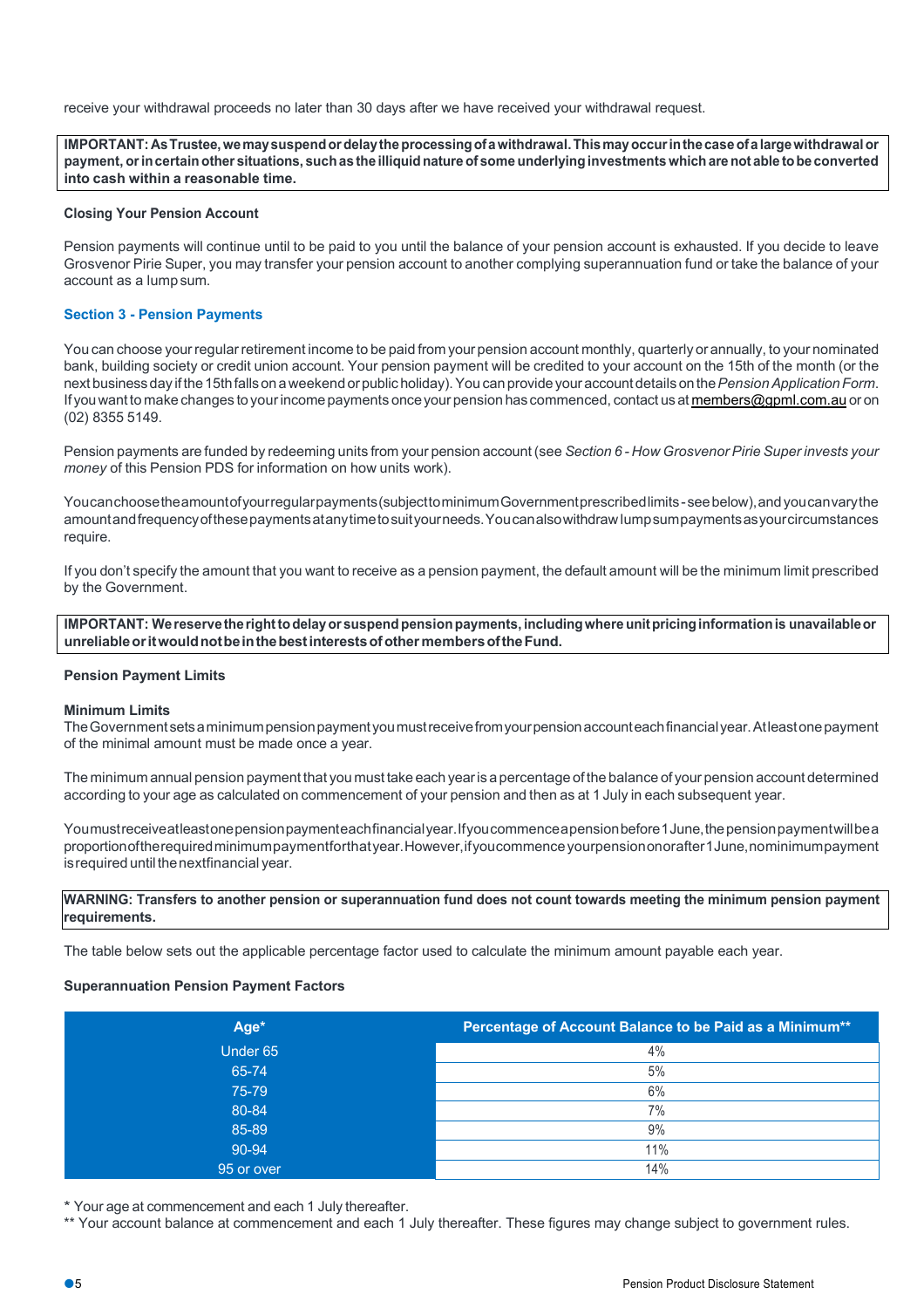# **Maximum Limit**

There is no maximum payment limit.You can decide the frequencyand payment amount, drawdown alump sum, orwithdrawthe entire account value of your pension account when it suits you.

## **Pension Term**

Unless you request an alteration, you will continue to receive the same pension payments each year, adjusted to reflect changes to the Government limits if required. We will inform you of your new minimum limit at the start of each financial year.

Your pension payments will continue until the money in your pension account is exhausted.

**IMPORTANT:Yourpensionmaynotlastfortherestofyourlife.Howlongthemoneylastswilldepend onfactorsincludingtheamount youinitially invest,the amount andfrequency of yourpension payments andany lump sums youwithdraw, investment performance of Grosvenor Pirie Super (which may be positive or negative) as well as fees and costs.**

#### Changing Pension Payments

You can request a change to your pension payment frequency and/or amount (subject to the Government's prescribed limits). You can also change the account you nominate to receive your pension payments at any time. Contact us at members@gpml.com.au or call us on (02) 8355 5149.

If we receive yourrequest at least five business days before the next scheduled pension payment date, we can make the change forthe next payment; otherwise the change requested will be effective from the following pension payment date.

Variations in regular pension payments will be treated as an irregular pension payment (rather than a commutation or lump sum withdrawal) unless you specify otherwise.

# **Section 4 - Nominating Beneficiaries**

In the event of your death, the remaining balance of your pension account will generally be paid to your nominated beneficiaries. How it will be paid, and which beneficiaries it will be paid to, may be determined by you in one of two ways:

- YoumaynominateaReversionaryBeneficiary to continue to receive a regular payment from your pension account;or
- Youmaynominate one or more dependants to receive a lump sum from your pension account.

You can also choose forthe balance of your pension account to be paid to your Legal Personal Representative. If you do not nominate a beneficiary, or yournomination is invalid, the Trustee may pay the balance of your pension account to yourdependants or yourlegal personal representativeasitseesfit.

#### **Nominating a Reversionary Pension Beneficiary**

You can nominate your spouse (including a qualifying de facto spouse of the same or opposite sex) as a reversionary beneficiary. This means that he or she will continue to receive your pension payments as atax-effective income stream (called a "ReversionaryPension") upon your death.

You can also nominate your child as your reversionary beneficiary if, on the date of your death, your child is:

- Under the age of 18; or
- Over the age 18 but under the age of 25 and financially dependent on you; or
- Permanently disabled.

The balance of your pension account will be required to be paid out as a lump sum to your child on your child reaching age 25, unless your child is permanently disabled.

If youwishtonominate areversionarybeneficiary, youmustdoso atthetime ofestablishing your Grosvenor Pirie Super Account Based Pension.

Once your pension account has commenced, your reversionary beneficiary nomination cannot be changed, except in very limited circumstances (such as the death of the nominated spouse or on divorce or separation).

Areversionarybeneficiaryhasmuchthesamerightsastheoriginalmember.Amongstotherthings,areversionarybeneficiarycanchoose to be paid a lump sum and can set their own level of regular payment within the limits imposed by law. The Transfer Balance Cap (see above) will apply to the reversionarybeneficiary.

If your reversionary beneficiary does not survive you, the remaining balance of your pension account will be paid at the discretionofthe Trustee, taking into account any nomination of beneficiaries you made prior to your death.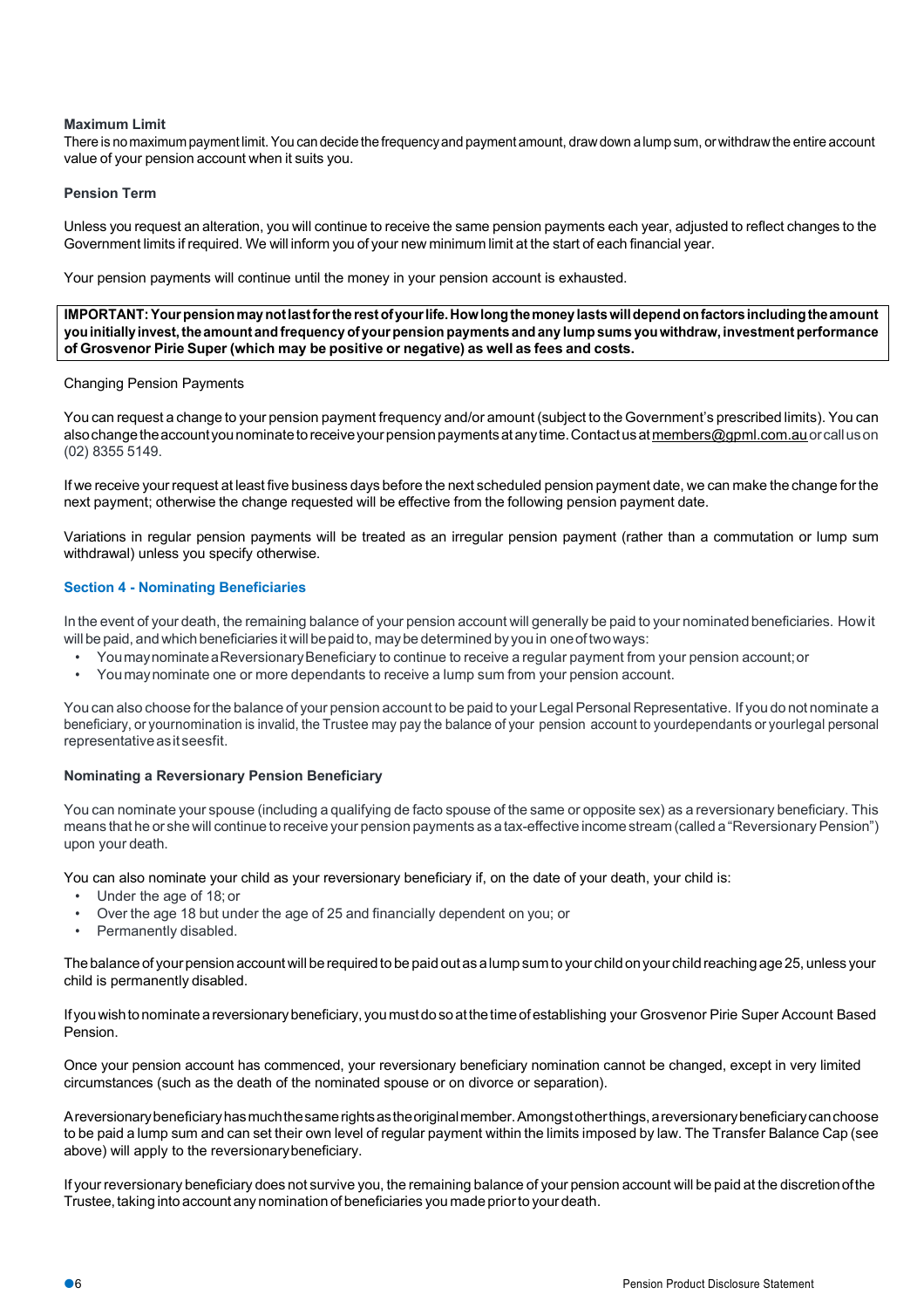**IMPORTANT:Astherearedifferenttaxandsocialsecurityconsequencesdependingonwhoreceivesyourpensionafteryourdeath,we recommend thatyouseek tax andfinancial advice from a qualifiedadviser before nominating a reversionary beneficiary.**

### **Death Benefit Nominations**

Ifyoudonotwishtonominateareversionarybeneficiary,youcanstillnominateoneormoreofyourdependants, and/oryourLegalPersonal Representative, to receive the balance of your Grosvenor Pirie Super Account Based Pension on your death, on either a non-lapsing binding ora**non-binding**basis,bydownloadingandcompletingtherelevantformavailablefromwww.gpml.com.auandreturningittous.Youcan request a hardcopy of the relevant form by calling us on (02) 8355 5149.

# **Non-Binding Nomination**

Anon-binding death benefit nomination is a written request made by you that suggests to the Trustee the beneficiaries that may receive the balanceofyourpensionaccountintheeventofyourdeath.TheTrusteehasthefinalsayastowhoshouldreceivethebalanceofyouraccount. The Trustee will consider your nomination but is not bound to follow it. The Trustee has the discretion to pay to any one or more of your dependant(s) or legal personal representative(s) or a combination of both.

Non-binding death benefit nominations may be changed at any time by downloading and completing the *Non-Binding Nomination of Beneficiaries Form* available from www.gpml.com.au and returningit to us.You can request a hardcopy of the relevant form by calling us on (02) 8355 5149.

# **Non-Lapsing Binding Nomination**

A binding death benefit nomination is a written direction made by you to the Trustee that sets out the dependants and/or legal personal representative, as decided by you, who are to receive the balance of your pension account in the event of your death. So long as the binding death benefit nomination is valid, the Trustee is bound to follow it.

A non-lapsing binding nomination does not have an expiry date and will remain valid until you either revoke or update your nomination by downloading and completing the *Non-Lapsing Binding Nomination of Beneficiaries Form* available from www.gpml.com.au and returning it to us. You can request a hardcopy of the relevant form by calling us on (02) 8355 5149.

To ensure a non-lapsing binding nomination is valid:

- Eachnominatedbeneficiarymustbeeitheryourdependantoryourlegalpersonalrepresentative(asdefinedinsuperannuationlaw);
- You mustensure that the proportion of the benefit that will be paid to each nominated beneficiary is certain and ascertainable. If it is not clear what percentage is to be paid to whomand/orthe percentages do not add up to 100%, your nomination will be invalid;
- Your nomination must be made in writing using the relevant form;
- You must sign and date your nomination in the presence of two witnesses, being persons:
	- each who has turned 18 years old; and
	- neither of whom is mentioned in the nomination; and
- Your nomination must contain a declaration signed and dated by the witnesses stating that the nomination was signed by you in their presence.

Ifabindingdeathbenefitnominationisvalidandineffectatthedateofyourdeath,theTrusteemustpaythebalanceofyourpensionaccount to the beneficiaries nominated in the proportions set out in your binding death benefit nomination. However, the Trustee is not required to comply with a death benefit nomination if the Trustee is aware that the payment under the nomination, or the lodgement of failure to revoke the nomination, would be a breach of a Court Order. In the event that your nomination is not valid at the time of your death, e.g. because a nominated beneficiary was not a dependant at the time of your death, the Trustee will pay the balance of your pension account in its absolute discretion.

**IMPORTANT: Werecommendthatyouperiodicallyreviewyournon-lapsing binding nominationas itis yourresponsibility toensure thatyour nomination continues to be appropriate inaccordancewith yourpersonal circumstances.**

#### **Nominating a Beneficiary**

You can nominate a dependant or your Legal Personal Representative. If you nominate your Legal Personal Representative it is important that you have a valid Will and keep it up-to date, as the Trustee must pay your death benefit to your estate.

Under superannuation law, your "dependants" include the following:

- Your spouse (including a qualifying de-facto spouse of the same or opposite sex);
- Your child (including a child of a spouse);
- A person in an 'interdependent relationship' with you; or
- Any other person who theTrustee considers was dependent on you for maintenance or support, at the date of your death.

Someone can be in an interdependent relationship with you if:

- You have a close personal relationship;
- You live together:
- One or each of you provides the other with financial support; and
- One or each of you provides the other with domestic support and personal care.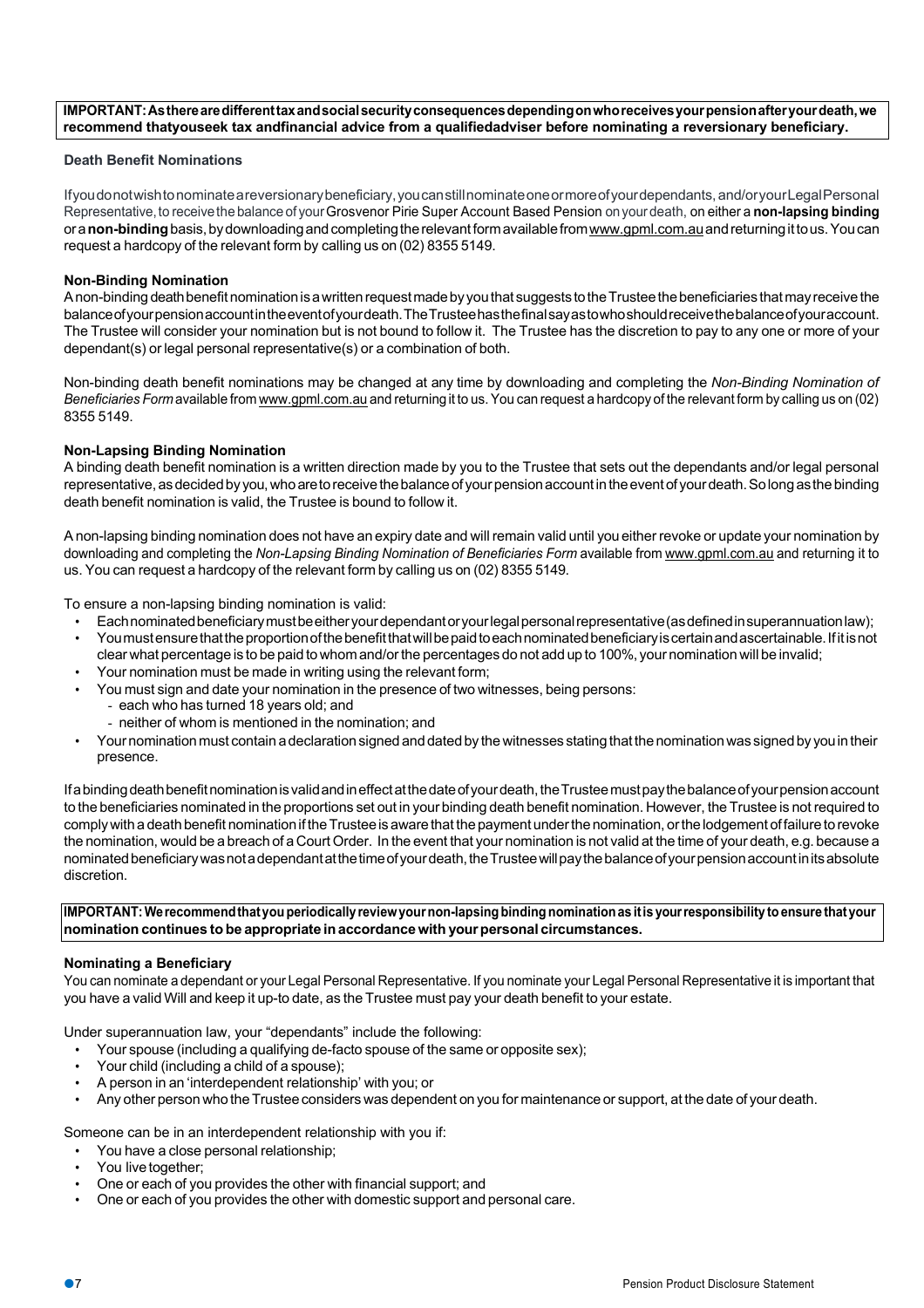Dependency can also arise where two people have a close personal relationship but don't live together or provide each other with financial support or personal care because of physical, intellectual or psychiatric disability (e.g. one person lives in a psychiatric institution suffering from a psychiatric disability).

## **Invalid Nominations**

Your nomination may become invalid if:

- One of your beneficiaries dies before you do;
- One of your nominated dependants is not a dependant at the time of your death;
- You are no longer a member of Grosvenor Pirie Super at the time of your death; or
- The nomination was not made directly by you (it is the Trustee policy not to accept nominations through Power of Attorneys, or from anyone other amember)

If your nomination is invalid at the time of your death, the Trustee will treat it as a non-binding nomination and Trustee will pay the balance of your pension account at its absolute discretion.

# **Keep Your Nominations Up-To-Date**

It's important that, like a Will, you keep your beneficiary nominations up-to-date. If your spouse dies, or you separate or divorce, you should consider if you need to update your beneficiary nomination by downloading and completing the relevant form available from www.gpml.com.au and returning it to us. The Administrator will write to you and confirm any new, amended or cancelled nomination that it has received on your behalf.

## **Death Benefit Nominations in Your Annual Statement**

We will confirm your death benefit nomination details each year with your Grosvenor Pirie Super Account Based Pension Annual Member Statement. Itisimportantthatyoutakenoteofthisandreviewyournominationtoensureitcontinuestosuityourcircumstances,especiallyif they havechanged.

# **Section 5 - The Risks of Super**

Likeallinvestments, aninvestmentinapensionfundsuchasthe Grosvenor Pirie Super Account Based Pension carriesrisk. The risks are generally divided into two categories:

- Risksassociatedwithapensioninvestment;and
- General investmentrisks.

While we are not able to remove all of the risks associated with an investment in the Grosvenor Pirie Super Account Based Pension, the Fund's Investment Manager employs a range of investment risk management strategies to identify, evaluate and manage these risks.

#### **Measurement of Investment Risk**

Theriskofaninvestmentismeasuredbythelikelyfluctuations(thatis,risesandfalls)inreturns.Risesandfallsininvestmentvalueoccurfora variety of reasons. Factors that can negatively impact on your investment include:

- Changes in the economic and political climate;
- Changes in government policies and laws including superannuation, taxation and social security laws;
- Movement in currencymarkets;
- Changes in interestrates;
- The general state of the Australian and international economies;
- Inadequate diversification; and
- Investment decisions made by the Investment Manager and any external fund managers.

Ingeneral, the higher the expected returns, the higher the risk associated with the investment. Investment risk is influenced by the extent of diversificationintheinvestmentsmade. Diversificationofinvestments canhelpmanageinvestmentrisk.TheFund'sinvestment strategyemploys different degrees of diversification in underlying assets or asset types.

#### **Risk Profile**

Investments with a higher proportion of growth assets, such as shares and property, have historically provided betterlong-term returns than investments which have a higher exposure to defensive assets, such as fixed interest and cash. However, investments with a higher proportion of growth assets are also generally subject to a higher risk of a short-term loss in value. Investments with a higher proportion of defensive assets are generally subject to a lower risk of a short-term loss in value.

Having enough time in the market is an important consideration when selecting investments and strategies. Short-term fluctuations in investment returns are generally less important when your focus is on achieving a long-term growth objective.

The risk profile of the Grosvenor Pirie Super Account Based Pension's investment strategy is based on the Standard Risk Measure. The Standard Risk Measure is based on industry guidance to allow members to compare investment options that are expected to deliver a similar number of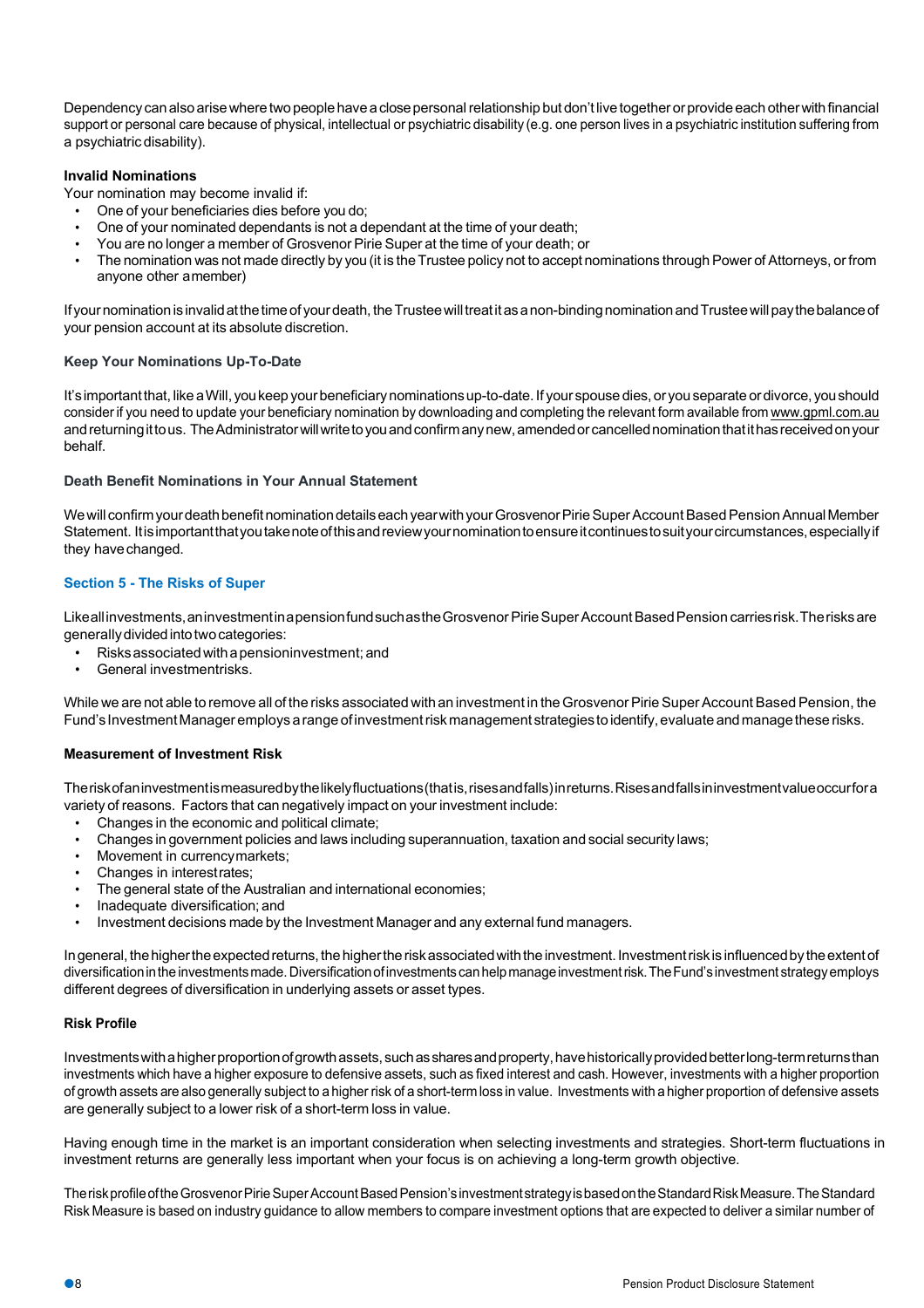negative annual returns over any 20-year period. The Standard Risk Measure is not a complete assessment of all forms of investment risk. For instance,itdoesnotdetailwhatthesizeofanegativereturncouldbe,orthepotentialforapositivereturntobelessthanamembermayrequire tomeet theirobjectives. Further, it does not take into account the impact of administration fees and tax on the likelihood of a negative return. Membersshouldstillensurethattheyarecomfortablewiththerisksandpotentiallossesassociatedwiththeirchoseninvestmentoption.

The Standard Risk Measure is grouped into the following bands:

| <b>Risk Band</b> | <b>Risk Label</b> | <b>Estimated Number of Negative Annual Returns Over Any 20 Year Period</b> |
|------------------|-------------------|----------------------------------------------------------------------------|
|                  | Very Low          | Less than 0.5                                                              |
|                  | Low               | 0.5 to less than 1                                                         |
| 3                | Low to Medium     | 1 to less than 2                                                           |
|                  | Medium            | 2 to less than 3                                                           |
|                  | Medium to High    | 3 to less than 4                                                           |
| 6                | Hiah              | 4 to less than 6                                                           |
|                  | Very High         | 6 or Greater                                                               |

The appropriate level of risk for you will depend on a range of factors including your age, your investment timeframes, your risk tolerance andwhatotherinvestmentsyouhold.Youshouldassessyourpersonalsituation carefullybeforemakinganyinvestmentdecision.

When considering your investment, it is important to understand that:

- The value of your investment will go up and down depending on the market prices of the assets held by your investment option;
- Returnsarenotguaranteed andwill vary, sofutureinvestmentreturns maydifferfrompastreturns;
- Youmaylosesome orallof yourmoney;
- Theamountof yourpensionsavings(includingreturns)maynotbeenoughtoprovideadequatelyfor your retirement;and
- Superannuationlaws maychangeinthefuture.

IMPORTANT: We recommend you consult a licensed or authorised financial adviser for assistance with how to manage your investment risk **having regard to your personal objectives, situation or needs.**

#### **Pension Specific Risks**

Your Grosvenor Pirie Super Account Based Pension is designed to provide you with a steady income stream to support you during your retirement. However, like many pension products, the Grosvenor Pirie Super Account Based Pension is account-based. This means that your pension payments are supported by the value of yourpension account. They are notguaranteed for a particular period orduringyourlifetime.

You should be aware that:

- Your ability to maintain your income stream from your pension account is reliant on the starting value of your pension account, investmentearnings and losses within the pension plan, and the amountyou withdrawfrom your account through pension payments and lump sums/commutations;
- Your pension account may run out before youdie;
- Like all superannuation vehicles, pension accounts are subject to tax law. Changes to the way pensions are taxed may have a significant impact on the value of your pension account or the amount you can receive as pension payments; and
- The value of your pension account and the amount you receive as pension payments may affect your rights to social security. Social security laws may change, which may in turn affect how your pension account and pension payments are treated for social security purposes.

## **General Investment Risks**

The Grosvenor Pirie Super Account Based Pension invests in different types of assets, including Australian shares, international shares, property and fixed interest.

Different asset classes behave differently overtime and inherently have different levels of risk. Assets with the highest long-term returns may also carry the highest level of short-term risk.

Some general investment risks associated with investing in Grosvenor Pirie Super include:

#### **Company Specific Risk**

Thevalue ofaninvestmentinaparticular companymayvarybecause of changes to management, product distributionorthecompany's business environment.

#### **Credit Risk**

Credit risk is the risk that a borrower will default on its obligations under a loan. This is relevant where Grosvenor Pirie Super invests in corporate, government and semi-government bonds and other fixed interest securities, because these are effectively loans to the bond issuer. The risk is sought to be mitigated to an extent by the knowledge and experience of the Investment Manager.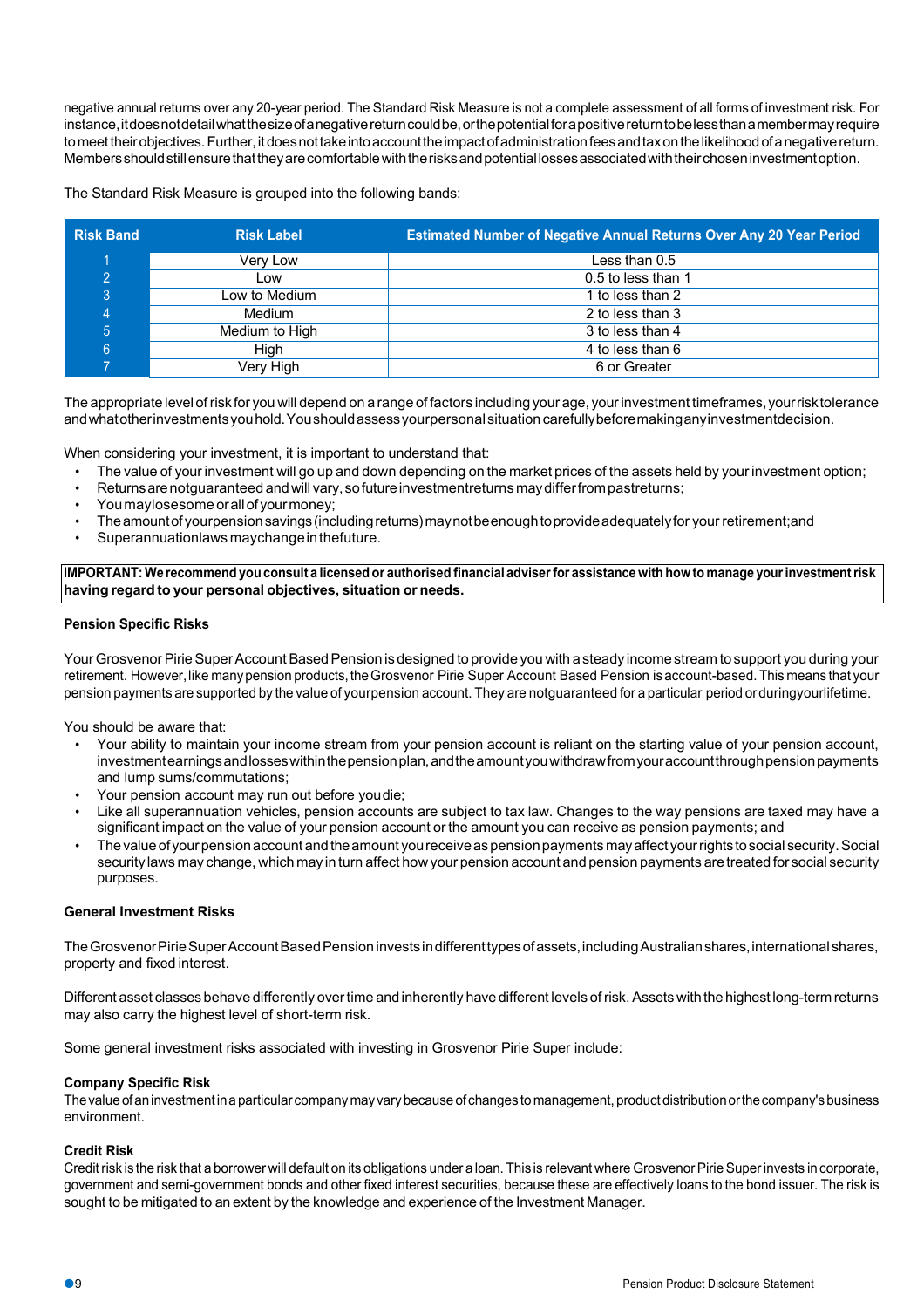# **Derivatives Risk**

Derivatives are generally contracts that call for money to change hands at some future date, such as company issued options or listed exchange traded warrants or foreign exchange contracts. The Trustee does not permit any investments directly in any futures, options or other derivative instruments.

# **Diversification Risk**

The extent of diversification across the Grosvenor Pirie Super Account Based Pension's assets may impact the amount of investment risk. Diversificationinunderlying assetsorinvestments canhelpmoderatetheriskoflowerinvestmentreturnsanda lackofdiversificationcan increaseinvestmentrisk. The Grosvenor Pirie Super Account Based Pension has a diversified pension strategy with a 30/70 split between growth anddefensive assets.

# **Foreign Currency Risk**

Investment in international equities and other non-Australian assets may give rise to foreign currency exposure. The means the valueof foreigninvestmentsmayvaryasexchangerateschange.Fluctuationsinforeigncurrency canhavebothapositiveandnegativeimpacton investments withexposuretointernationalequities, depending onhowinvestmentsaremade.

# **Inflation Risk**

The risk of the purchasing power of your money being eroded by inflation.

# **Interest Rate Risk**

Changes in official interest rates can directly and indirectly impact on investment returns. Generally, an increase in interest rates has a negative effect on the general economy and thus the valuation of stocks.

# **Liquidity Risk**

Investments may become illiquid due to market developments or otherfactors (that is, they cannot be readily converted to cash, at all or quickly enough to meet liabilities, in particular benefit payments).

We manage, analyse and monitor the liquidity position of the Grosvenor Pirie Super Account Based Pension and will take such action as may be required to enable the Fund to discharge its liabilities and meet its cash flow requirements in the best interests of members as a whole. For example, we may: alter the Fund's transfer, withdrawal or investment processes; alter the Fund's allocation to cash; freeze withdrawals from illiquid or impaired assets temporarily or permanently; or cease accepting further investments in illiquid or impaired assets temporarily or permanently.

# **Longevity Risk**

If you leave Grosvenor Pirie Super or close your pension account, the amount you get back will be the balance of your account after taking into account any applicable fees, costs and taxes. This may be less than you paid in. You should also be aware that the pensions available from the Fund may not provide you with a pension for the rest of your life. Payments will only continue until your account balance is exhausted.

# **Market Risk**

Changes in legaland economicpolicy,politicalevents and technologyfailure can alldirectly orindirectly create an environmentthatmay influencethe value of yourinvestments.

# **Market Timing Risk**

The risk of the timing of your investment decision exposing you to lower returns or capital losses.

# **Mismatch Risk**

The risk that the investment option you choose might not suit your needs or circumstances.

# **Sovereign Risk**

The uncertainty of return on a foreign investment due to the possibility the foreign Government might take actions which are detrimental to the investors' interests.

# **Management of Investment Risks**

In managing risks, the investment strategy fortheGrosvenor Pirie Super Account Based Pension takes into account a range of criteria including:

- The pension's membership profile;
- The risks involved in making, holding and realising investments, and the likely return from those investments;
- The composition of the investments as a whole, including the extent to which the investments are diverse or involve the investment option being exposed to risks from inadequate diversification; and
- The liquidity of investments.

IMPORTANT: Your investment is not quaranteed. The value of your investment can rise or fall. Neither the Trustee, nor any related entities or any other persons referred to in this document guarantee the capital invested, your account, the underlying investments or the **performanceof investments.**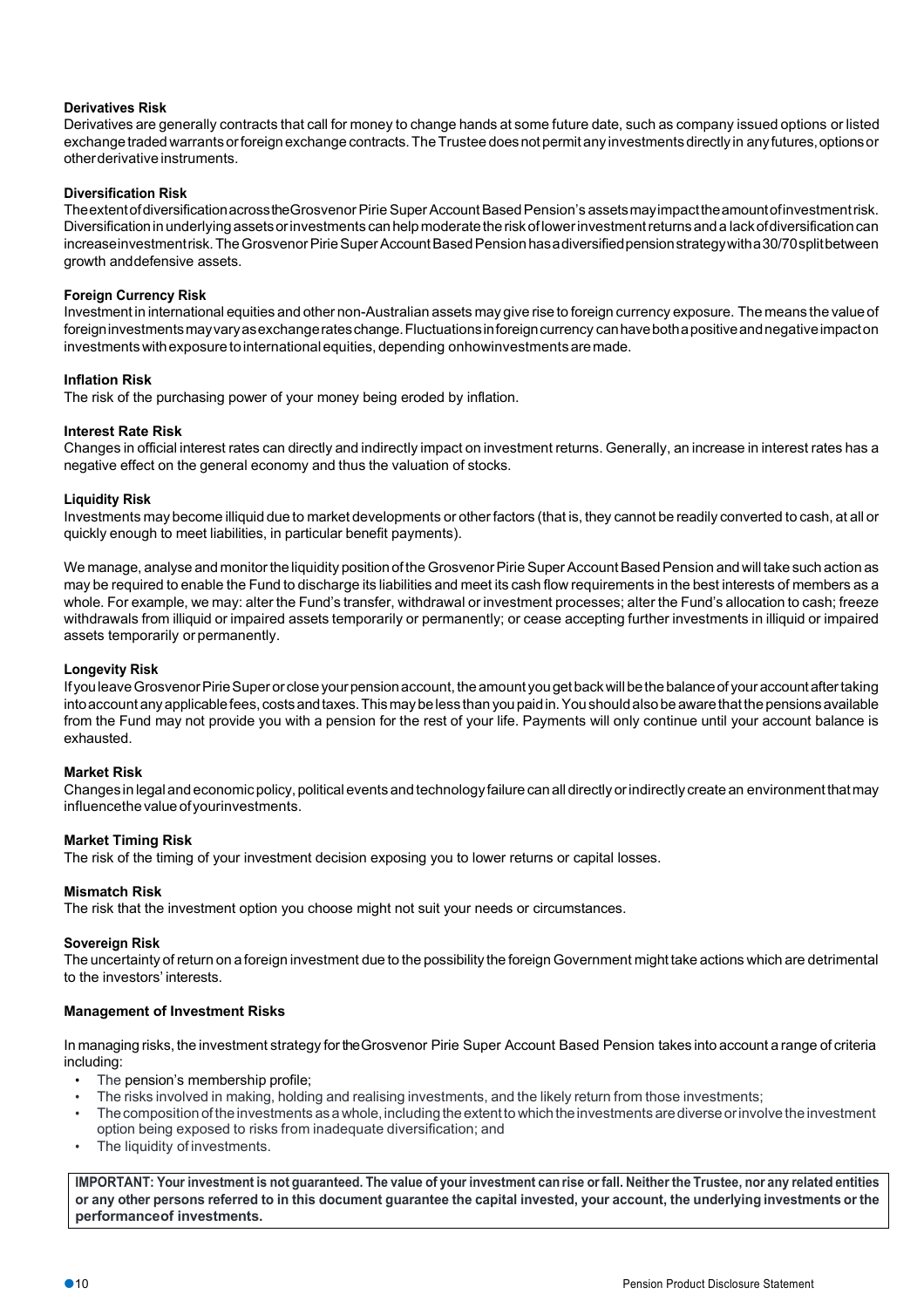## **Section6-HowGrosvenorPirieSuperInvestsYourMoney**

#### **The Basics of Investing**

Generally, investments are purchased for their income producing potential (known as defensive assets) or because the capital value is expectedtogrowovertime(known asgrowthassets).

## **Defensive Assets**

Defensive assets include bank deposits, fixedinterestsecurities, mortgagesanddebentures.

With defensive assets, the original capital invested is relatively secure. This is because the investment organisation often takes the investmentrisksandguaranteestopaybackthecapitalattheendoftheperiodofinvestment.Theymayalsopayadefinedincomereturnfor a specified period, usually a rate of interest, sothe rate of return is known in advance.

Onedisadvantageofdefensiveassetsisthattheoriginalcapitaldoesnotusuallygrowinvaluesotheinvestment doesnothavethepotential to maintain its purchasing poweragainstinflation.

Thus, defensiveassets providegoodsecurity and mayprovide a definedincomestreamfor a time period, but they arenottaxefficientandtheir value may notgrow over time.

# **Growth Assets**

Growth assets include property, Australian and international company shares, and a range of more specialised investments, some of which are riskier than others.

Capital growth occurs when investors collectively believe that future profits or rental from an asset will be higherin the future than today and are therefore prepared to pay more to purchase the asset. Similarly, capital values fall if investors collectively believe that future profits and rentals will be lower in the future than today. For example, capital values may fall if investors believe that the economy is heading for a downturn.

As investors' perceptions about the future change, the value of capital growth investments fluctuates. However, in the long run, the returns on capital growth investments are likely to outperform fixed interest and cash investments. This is particularly true if the investment is based on company profits from reputable companies and property rental from quality buildings.

The main advantage of growth assets is that it is possible to take advantage of favourable economic conditions and achieve superior growth over the medium tolong term.

There are three main advantages to investing in growth assets:

- The income received.
- Thetaxadvantagesthatmay apply.
- The longterm increase in the value of the capital.

A disadvantages is that the original capital value may rise and/or fall over time.

# **Our Investment Strategy**

The Grosvenor Pirie Super Account Based Pension currently has one investment option – the Pension investment option. The Trustee may introduce additional investment options in the future. If it does so, these additional investment options will also be available to you to invest yourretirementsavings in.

While we have full responsibility for the investment of the Fund's assets, we have appointed Responsible Investment Services Pty Ltd (ABN 77 630 578 200; AFS Representative No. 001271438), who a Corporate Authorised Representative of RevTech Media Pty Ltd (ABN 75 150 963 474; AFSL 455982) as Grosvenor Pirie Super's Investment Manager. In this role, Responsible Investment Services Pty Ltd is responsible for implementing the Grosvenor Pirie Super Account Based Pension's investment objectives and the strategy for reaching those objectives, and managing and monitoring the Grosvenor Pirie Super Account Based Pension's assets in accordance with the established objectivesand strategy.

Partof Grosvenor Pirie Super's assets may also be allocated to other external fund managers and their products. We ensure that any assets managedbyexternal managers fitGrosvenor PirieSuper'sinvestmentcriteriaand riskprofile.

The investment strategy and objectives are subject to review from time to time with the assistance of advisers or other service providers as we may determine.

IMPORTANT: If financial markets become unstable, we may take strategic action (including changing the allocation of assets) to protect **Grosvenor PirieSuper'sassets.Decisions are made with reference tothelengthoftimetheinstability isexpectedtopersist. Market conditionsaremonitoredconstantlyforthispurpose.**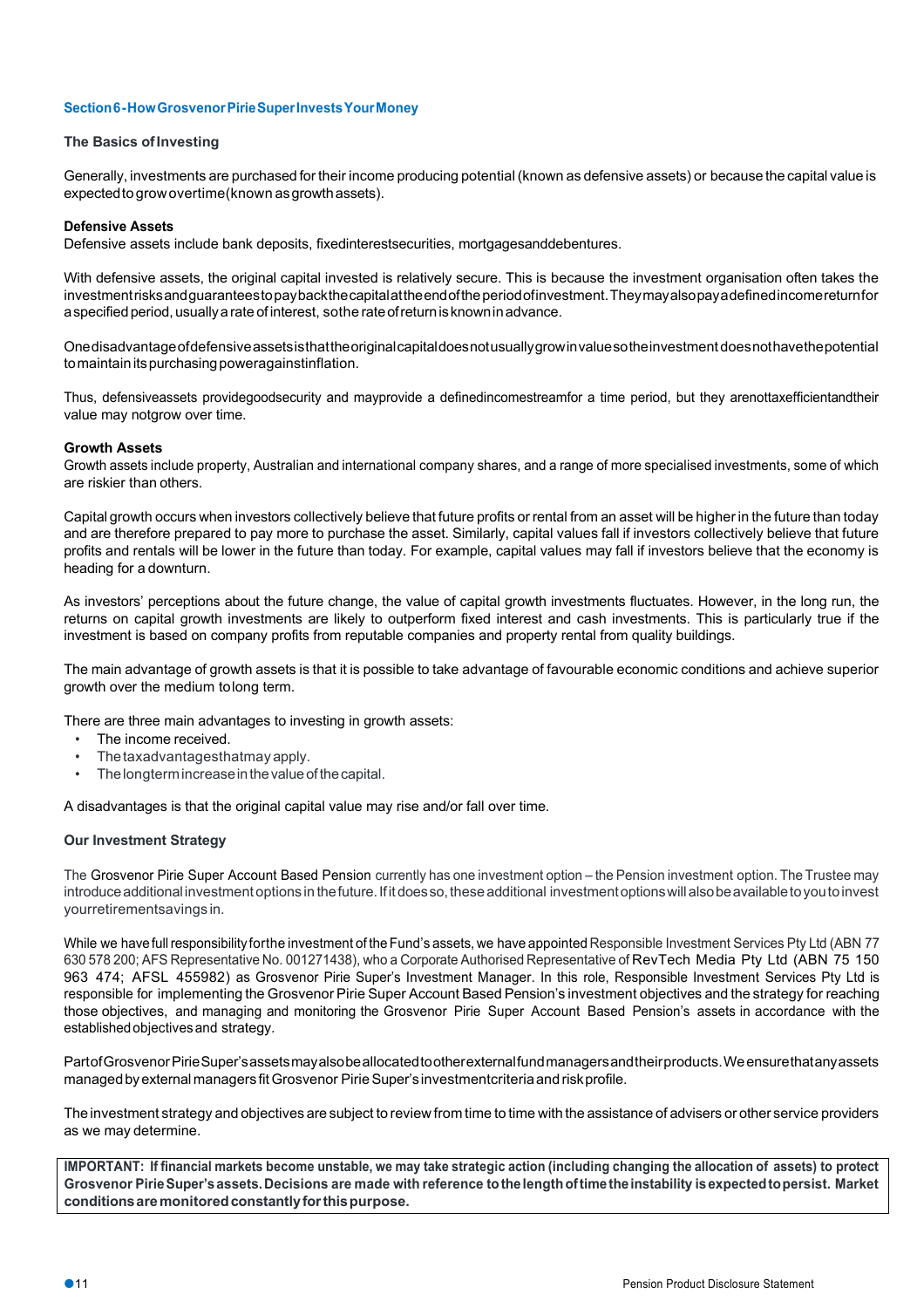## **Grosvenor Pirie Super Account Based Pension - Pension Investment Strategy**

## **Investment Return Objective**

CPI + 0.75% per annum over rolling five year periods (after fees and taxes).

#### **Investment Strategy**

Theoptionaimstoinvestpredominantlyindefensiveinvestmentssuchasfixedinterestandcash,withamoderateinvestmentingrowth assets such as shares. The option's exposure to these asset classes will be obtained primarily by holding assets directly, including Exchange TradedFunds.Thisoptionaimstoprovidesecureincomewithalowriskofcapitallossovertheshorttomediumterm,withsomecapital growthoverthelongterm.ThatincludesbiastowardsAustralianassetsandanactiveassetallocationandsecurityselection.Specific allocations may vary but the option will retain a broad 30/70 split between growth and income assets.

|  |  | <b>Asset Classes and Benchmark Allocations</b> |
|--|--|------------------------------------------------|
|  |  |                                                |

| <b>Asset Classes and Benchmark Allocations</b> |       | Upper Limit Lower Limit Benchmark |       |
|------------------------------------------------|-------|-----------------------------------|-------|
| Australian Shares*                             | 30%   | 10%                               | 25%   |
| International Shares*                          | 10%   | $0\%$                             | 5%    |
| Other                                          | $0\%$ | $0\%$                             | $0\%$ |
| <b>Total Growth</b>                            |       |                                   | 30%   |
| Australian Fixed Interest                      | 75%   | 50%                               | 65%   |
| International Fixed Interest                   | 15%   | $0\%$                             | $0\%$ |
| Cash                                           | 15%   | 2.5%                              | 5%    |
| <b>Total Defensive</b>                         |       |                                   | 70%   |
| <b>CONTRACT CONTRACT</b>                       |       |                                   |       |

**Suitability**

The strategy is intended to be suitable for retirees seeking a conservative investment option.

**Recommended Minimum Investment Timeframe**

Minimum 2 - 6 years

**Risk Level^**

Risk Band 5: Medium to High - (3 to less than 4 estimated negative annual returns over any 20 year period).

\* Includes property securities and Real Estate Investment Trusts (REITs).

^ Based on the Standard Risk Measure. For more information, see *Section 5 - The risks of super* above.

#### **Review of the investment strategy**

TheinvestmentstrategyandobjectivesaresubjecttoreviewbytheTrusteefromtimetotimewiththeassistanceofadvisersorotherservice providers as it may determine, to ensure they meet the requirements set down by superannuation legislation and for operational purposes.

There are periods when uncertainty occurs in investment markets encompassing equities, fixed interest securities and property. In these situations, strategic action may need to be taken to make changes to the underlying allocation of assets or investment categories. Any decision will be taken depending on the length of time the uncertainty is expected to persist. Market conditions are monitored constantly for such strategic moves to be implemented. In uncertain periods for investment markets, we may seek the advice or recommendation from the Investment Manager or external managers.

#### **Performance and portfolio information**

Wemaymakechangestotheinvestmentstrategyfromtimetotime,includingchangestotheinvestmentoptionsandthetypesofassetsthey hold. We will notify members of these changes. You can also keep up to date with Grosvenor Pirie Super's unit price, performance and portfolio holdings at www.gpml.com.au.

#### **Labour standards, environmental, social and ethical considerations**

Labour standards, environmental, social and ethical considerations are not taken into account in the selection, retention or realisation of investments for the Grosvenor Pirie Super Account Based Pension.

#### **IMPORTANT: Past investment performance is not a reliable indicator of future investment performance.**

#### **Unit Pricing Arrangements**

Grosvenor Pirie Superisa unitized fund. When you become a member of Grosvenor Pirie Super, you are assigned a member number and an account which records all transactions relating to your membership, including the number of units you hold. The number of units you holddependsonthenetamountyouinvestatthecommencementofyourGrosvenorPirieSuperAccountBasedPension.Eachwithdrawal from your account results in a decrease of the amount of units you hold.

The unit price is calculated weekly, and takes into account any changes in the value of the assets of the Grosvenor Pirie SuperPension investment option, as well as applicable fees and taxes. Every member of the Grosvenor Pirie Super Account Based Pension uses the same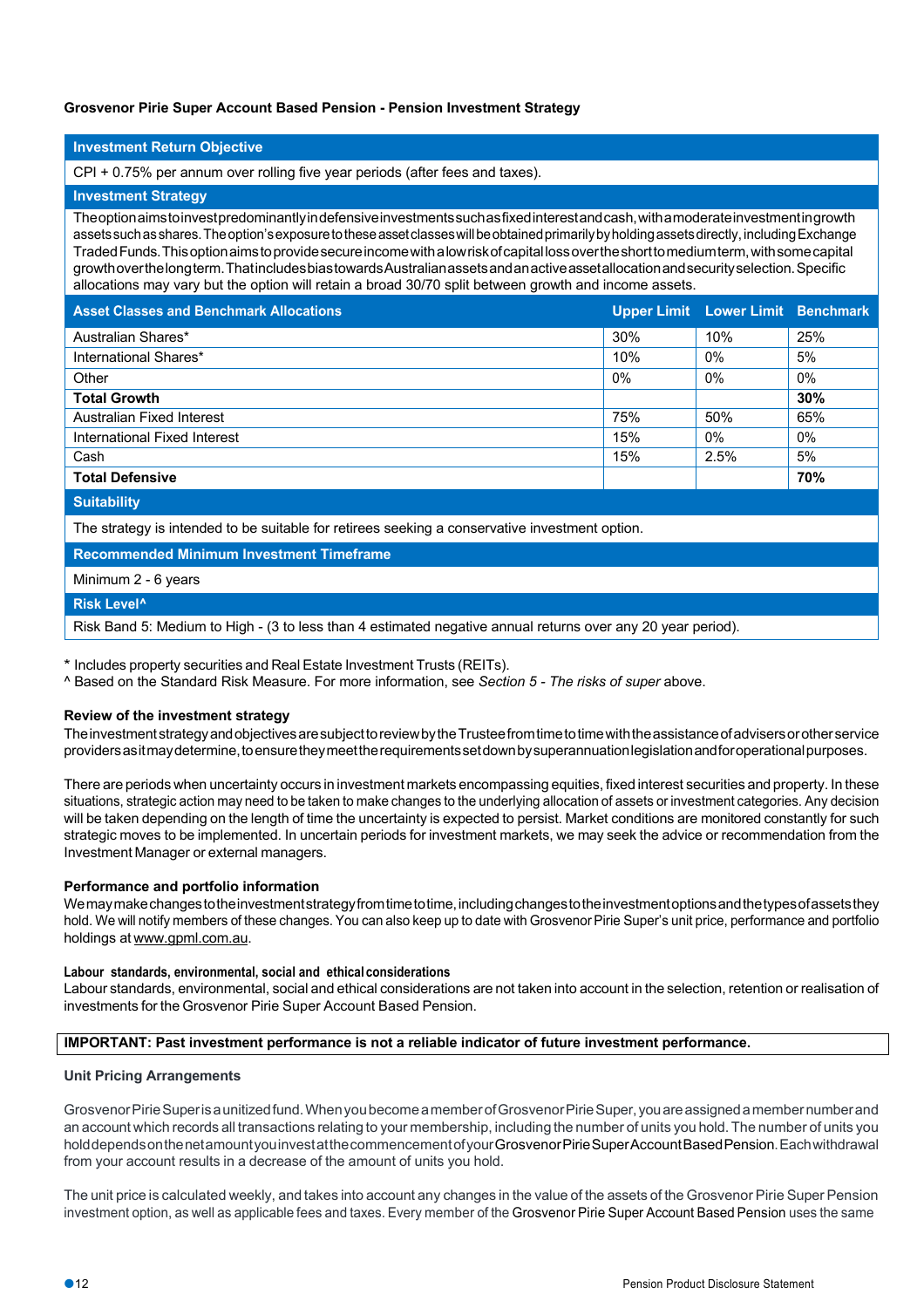unit price. As the unit price fluctuates, so will your account balance, as your balance is calculated as the number of units you hold, multiplied by the unit price on any particular day.

Pensionpaymentsaremadeusingtheunitpricecalculatedonthelastbusinessdaybeforethebusinessdayonwhichthepaymentismade. Withdrawals (other than pension payments) and rollovers out of Grosvenor Pirie Super are normally processed at the next unit price calculated after the request for withdrawal is received and accepted (subject to all criteriabeingmettopaythewithdrawal).

We may vary, suspend or delay the calculation of the unit price where we considerit necessary or appropriate (for example, in response to investment market developments or issues affecting an underlying investment).

Unit prices are available via www.gpml.com.au or by phoning (02) 8355 5149.

# **Section 7 - Fees and Costs**

# Did you know?

**Smalldifferencesinbothinvestmentperformanceandfeesandcostscanhaveasubstantialimpactonyourlong-termreturns.For example,totalannualfeesandcostsof2%ofyouraccountbalanceratherthan1%couldreduceyourfinalreturnbyupto20%overa30 yearperiod(forexample,reduceitfrom\$100,000to\$80,000).Youshouldconsiderwhetherfeaturessuchassuperiorinvestment performance orthe provision of better member services justify higherfees and costs.**

**You or your employer, as applicable, may be able to negotiate to pay lower fees. Ask the fund or your financial adviser.\*** To find out more:

If you would like to find out more, or see the impact of the fees based on your own circumstances, the **Australian Securities and Investments Commission(ASIC)**website(www.moneysmart.gov.au)hasasuperannuationcalculatortohelpyoucomparedifferentfeeoptions. \* This text is required by law. Grosvenor Pirie Super does not negotiate fees and costs.

The following table sets out the fees and other costs that you may be charged in relation to your Grosvenor Pirie Super Account Based Pension. These fees and costs may be deducted directly from your account balance, from the calculation of the investment option's investment returns before they are allocated to your account, or from the Fund's assets as a whole.

ThefeesquotedinthissectionareinclusiveofGST.Otherfees,suchasactivityfeesoradvicefeesforpersonaladvicemayalsobecharged, but these will depend on the nature of the activity or advice chosen by you. Entry fees and Exit fees cannot be charged. For information about taxes, see *Section 8 - How pensions are taxed*.

You should read all theinformation about fees and other costs because it is important to understandtheirimpact on yourinvestment. You can also use this information to compare costs between different pension products.

| Type of Fee <sup>1</sup>                                          | <b>Amount</b>                     | <b>How and When Paid</b>                                                                                                                                                                                                                                  |
|-------------------------------------------------------------------|-----------------------------------|-----------------------------------------------------------------------------------------------------------------------------------------------------------------------------------------------------------------------------------------------------------|
| Investment fee <sup>2</sup>                                       | 0.90% per annum                   | Accrued and reflected in the unit price when the unit price is calculated and paid in<br>arrears. <sup>3</sup><br>This fee is not deducted directly from your account.                                                                                    |
|                                                                   | \$104 per annum<br>(\$2 per week) | Deducted directly from your account balance on a monthly basis, payable in arrears.                                                                                                                                                                       |
| Administration fees <sup>2</sup>                                  | <b>Plus</b>                       |                                                                                                                                                                                                                                                           |
|                                                                   | 0.65% per annum                   | Accrued and reflected in the unit price when the unit price is calculated and paid in<br>arrears. <sup>3</sup><br>This fee is not deducted directly from your account.                                                                                    |
| <b>Buy-sell spread</b>                                            | $0.03%$ buy<br>$0.03\%$ sell      | Taken into account when the unit prices for payments in and benefit payments/transfers<br>out are calculated. <sup>4</sup><br>This fee is not deducted directly from your account.                                                                        |
| <b>Switching fee</b>                                              | Nil                               | Not applicable.                                                                                                                                                                                                                                           |
| Advice fee relating to<br>all members in the<br>investment option | Nil                               | Grosvenor Pirie Super does not provide or charge for advice. If you engage the services of<br>afinancial adviser, you can agree to pay a fee to the adviser deducted from your account<br>balance monthly, and paid to your adviser quarterly in arrears. |
| Other fees and costs <sup>5</sup>                                 | Varies                            | Other fees and costs may apply. Refer to the "Additional Explanation of Fees and Costs"<br>section below for more detailed information.                                                                                                                   |
| Indirect cost ratio <sup>6</sup>                                  | $0.034\%$ per annum               | Deducted from the investment returns of the underlying investments.<br>This fee is not deducted directly from your account. <sup>6</sup>                                                                                                                  |

**Grosvenor Pirie Super Account Based Pension - fees and costs**

1 This information relates to the financial year 1 July 2019 to 30 June 2020.

<sup>2</sup> If your account balance is less than \$6,000 at the end of the financial year (30 June), the total combined amount of investment fees, administration fees and indirect costs charged to you is capped at 3% of your account balance. Any amount in excess of that cap must be refunded to your account. Refer to the Additional Explanation of Fees and Costs below for more information.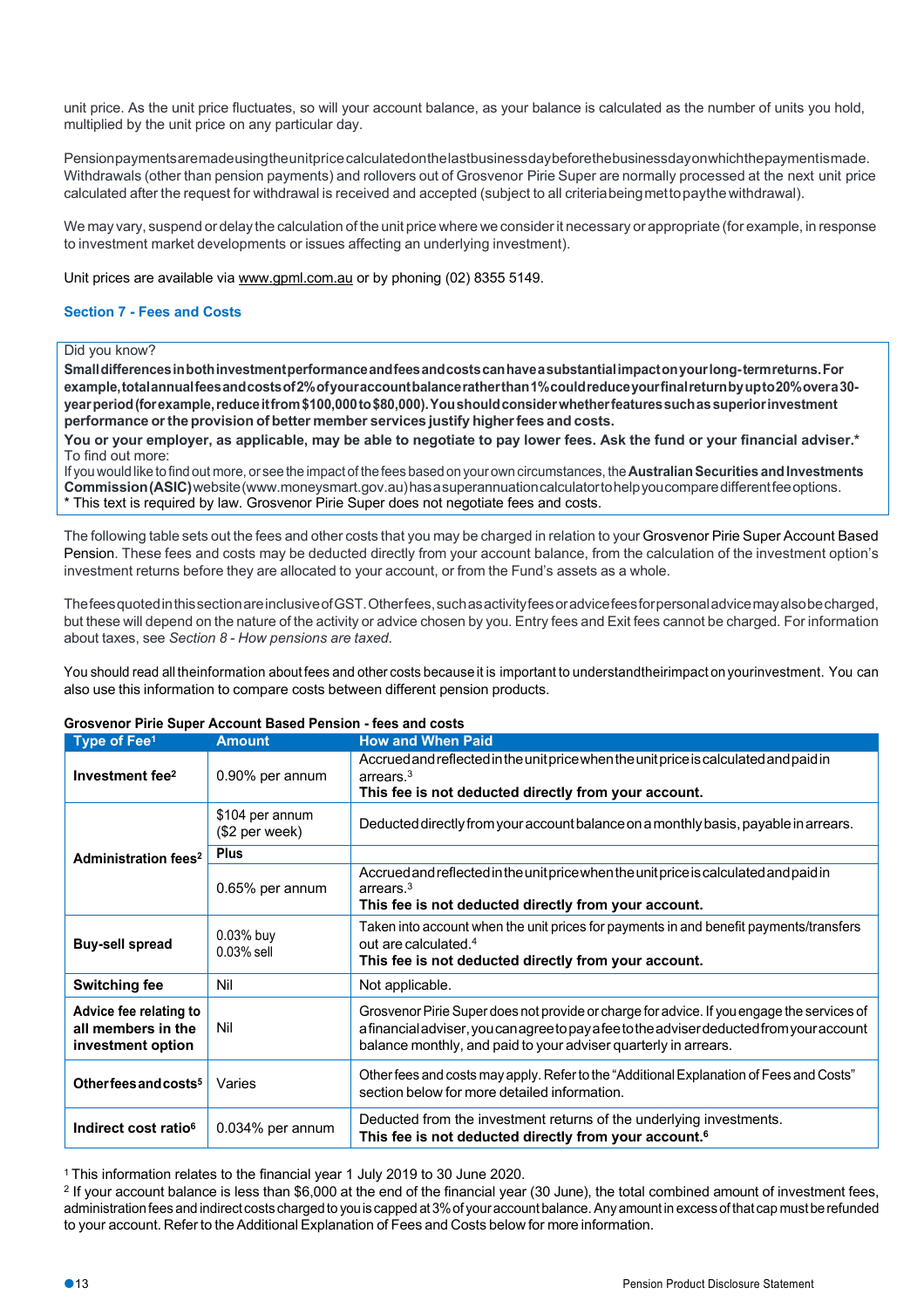3 Unit prices are calculated weekly.

<sup>4</sup> The buy-sell spread is a mechanism to recover transaction costs incurred by the Trustee in relation to the purchase or sale of assets for Grosvenor Pirie Super when monies move into, or out of, the Fund or the investment option.

5Otherfees,suchasactivityfeesandadvicefeesforpersonaladvice,mayalsobecharged,butthesewilldependonthenatureoftheactivity or advice chosen by you. Refer to the Additional Explanation of Fees and Costs below for more information. Taxes are set out in section 7 of this PDS.

<sup>6</sup> The Indirect Cost Ratio (ICR) is an estimate based on the investment-related costs (including performance-related fees payable to external investment managers where applicable) incurred for the 12 months ended 30 June 2019. Actual costs may vary depending on the investment option you choose. If actual costs vary considerably from this estimate, the estimate will be updated.

## **Example of Annual Fees and Costs for the Grosvenor Pirie Super Account Based Pension**

This tablegives an example of howthe fees and costs forthis pension product can affect your pensionovera1-yearperiod.Youshoulduse this table to compare this pension product with other pension products.

| <b>Type of Fee</b>                                           | <b>Amount</b>                                             | <b>Balance of \$50,000</b>                                                                                                             |
|--------------------------------------------------------------|-----------------------------------------------------------|----------------------------------------------------------------------------------------------------------------------------------------|
| Investment fee                                               | $0.90\%$ per annum                                        | For every \$50 000 you have invested in the Grosvenor Pirie Super Account<br>Based Pension, you will be charged \$450 each year.       |
| <b>PLUS</b> Administration fees                              | $$104$ (\$2 per week)<br><b>Plus</b><br>$0.65%$ per annum | And, you will be charged \$429 in administration fees.                                                                                 |
| <b>PLUS</b> Indirect costs for the<br>superannuation product | $0.034\%$ per annum                                       | And, indirect costs of \$17each year will be deducted from your investment,<br>although it is not deducted directly from your account. |
| <b>EQUALS</b> Cost of the product                            |                                                           | If your balance was \$50 000, then forthat year you will be charged fees of<br>\$896.00forthe pension product.                         |

Note: This information relates to the financial year 1 July 2019 to 30 June 2020. Additional fees may apply.

TheTrusteecanchangetheamountorleveloffeesandcostswithout yourconsent.Anymaterial increasesinfeesmustbenotifiedtoyouat least 30 days in advance of the fee increase taking effect.

#### **Additional Explanation of Fees and Costs**

Thefees and costs charged in the Grosvenor Pirie Super Account Based Pension will affect the value of yourinvestmentandthe amount which will ultimately be available for payment to you by way of pension payments or lump sum withdrawals.

#### **Adviser Fees**

Ifyouusean adviser,he/shemay chargeanadviserservicefee(uponyourinstruction)ofupto1.1%perannum of your pension account balance. For example, if you held \$50,000 in your pension account, the maximum adviser service fee would amount to approximately \$550 for a financialyear.Theadviserservicefeeissetbynegotiationbetweenyouandyouradviserandconfirmedbyyoutousaspartoftheapplication process. The fee is deducted from your account balance monthly and is paid to your adviser quarterly in arrears, until you instruct us otherwise.

#### **Buy-Sell Costs**

Eachtimeyoumakeawithdrawalfromyourpensionaccount,youareeffectivelysellingunitsintheGrosvenorPirieSuperAccountBased Pension,whichinitiatesaneedfortheTrusteetotradetheunderlyingassetsthatrelatetotheparticularinvestmenttransaction.Thistrading generates transaction costs such as brokerage and settlementcostswhicharepaidfromeachinvestmentoption.

These transaction costs are reflected in a buy/sell spread that is taken into account in the calculation of unit prices.The buy/sell spread is the difference between the entry price and the exit price of units and is an additional costincurredbyyoueachtimeyouinvest(including viarolloversfromotherfunds)orwithdrawfunds.The buy/sell spread is retained within the Fund and contributes towards the transaction costs associated with the Fund buying or selling assets in relation to investment transactions initiated by members or relating to the administrationofmemberaccounts.

ThespreadensuresthatthosemembersjoiningorleavingtheFundcontributetowardsthesetransactioncostsandothermemberswhoare not joining or leaving the Fund atthatparticulartime arenotdisadvantaged.

The buy/sell spread for each investment option is made up of the following costs:

| <b>Investment Option</b>                            | 3uv |       |
|-----------------------------------------------------|-----|-------|
| Grosvenor Pirie Super Account Based Pension   0.03% |     | 0.03% |

As an example, if you invest \$50,000 in an account in the Grosvenor Pirie Super Account Based Pension, you will incura buy cost of 0.03% of the transaction amount, being \$15, at the time you invest.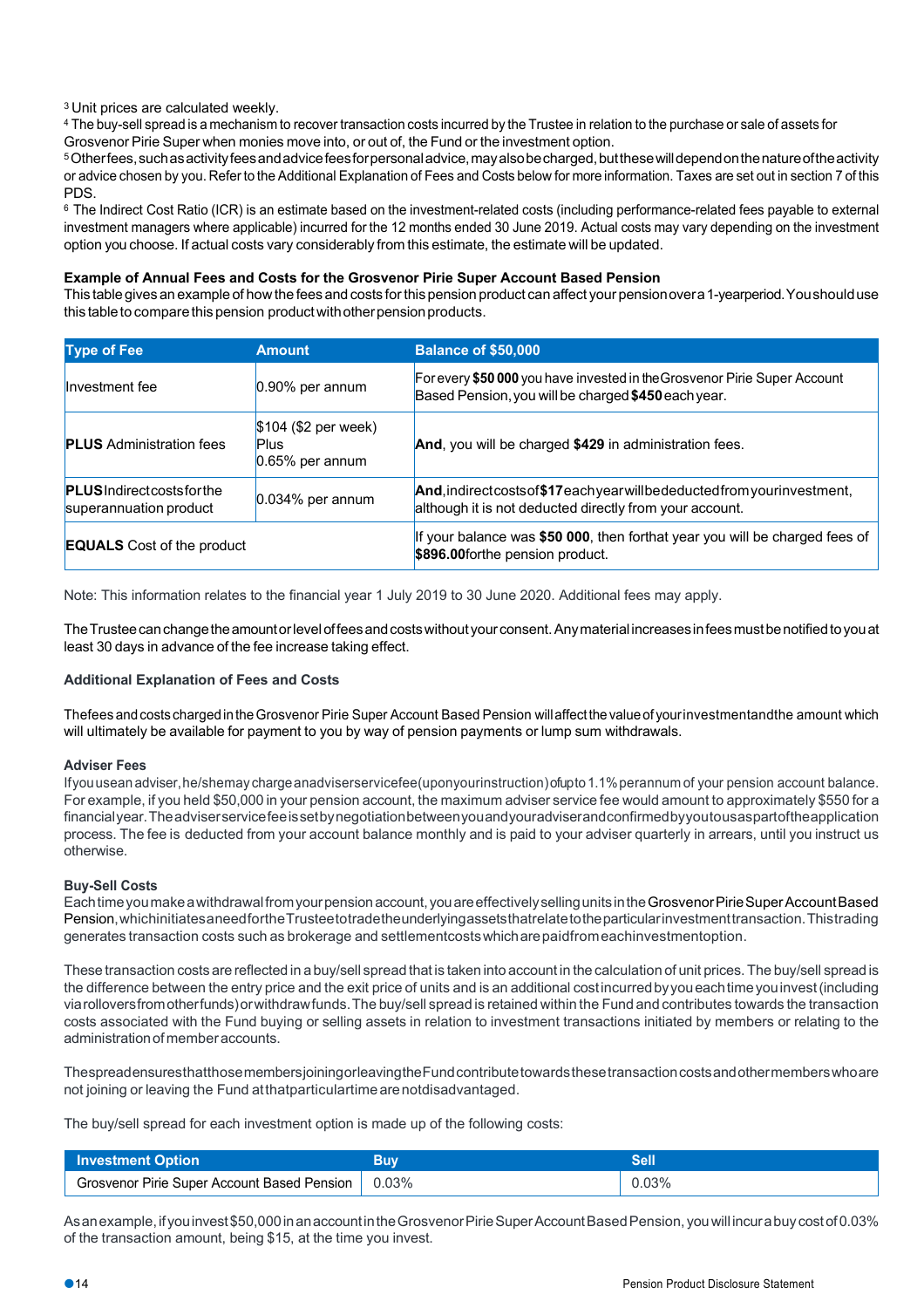Thebuycostisadded(+)tothenetassetvalueprice(NAV)oftheunderlyingassetsperunittodetermineanentry price('BuyPrice').Thesell costissubtracted(-)fromtheNAVtodetermineanexitprice('Sell Price').

Astheimpositionofabuy/sell spreadis builtintotheunitprice,itdoesnotappearonstatements tomembers asa separatefee. Forfurther information about unit prices, referto the information in *Section 6 -How Grosvenor PirieInvestsYour Money*.

# **Changes to Fees**

Wecanchangetheamountorleveloffeesandcostswithoutyourconsent.Wherethereisamaterialincreaseinfeesorcosts,wewillnotifyyou at least 30 days in advance of the increase taking effect.

The buy/sell costs and the ICR are reviewed at least annually and can change from time to time. Updated information about buy/sell costs and/or the ICR may be made available at www.gpml.com.au.

#### **Extraordinary Expenses**

The Trustee has the right to be reimbursed out of the assets of the Fund for all expenses it incurs on behalf of the Fund.

The Trustee will pay the routine expenses of the Fund (including, but not limited to custody, accounting and audit) out of the Administration Fees. However, if the Trustee should incurextraordinary expenses which have not been anticipated by the Trustee when setting the Administration Fees (for example, the costs of any disputes or litigation or costs imposed by changes in law) those costs may be paid out of the assets of the Fund. Any extraordinary expenses paid out of the assets of the Fund will be reflected in the unit price and, consequently, borne by members.

#### **Family Law Fees**

#### The following Family Law Fees may be payable:

| Type of Fee                                                | Amount  | How and When Paid                                                                    |
|------------------------------------------------------------|---------|--------------------------------------------------------------------------------------|
| Request for information by member                          | Nil     | N/A                                                                                  |
| Request for information by non-member                      | \$55.00 | Payable directly by the non-member at the time of request.                           |
| Implementation of an order to split or flag<br>an interest | \$55.00 | Payable directly by the member at the time of request by both parties.               |
| Pay out of a Family Law benefit                            | \$55.00 | Deducted from the member's account when paying out of a benefit from the<br>account. |

In addition, where we incurlegal expenses in responding to matters arising from "flagging" or splitting your benefits, these expenses will be deducted from your pension account.

#### **Fee Cap for Low Account Balances**

From1July2019,amemberwithanaccountbalanceoflessthan\$6,000onthelastdayofthefinancialyearthatthememberholdsanaccount balance with the Fund (i.e. 30 June or earlier if the member exits the Fund) ('relevant date') must not pay more than 3% of the balance of their account on the relevant date in capped fees and costs over the year.

If the total amount of capped fees and costs charged to a memberis more than 3%of the account balance on the relevant date, theTrustee must refund the difference to the member's account within three months of the end of the Fund's income year.

Capped fees and costs include the investment fee, administration fees and the indirect cost ratio (ICR).

#### **GST, Stamp Duty and Taxation**

Goods and Services Tax (GST) may apply to fees and charges. All fees and charges listed in the PDS are inclusive of GST and stamp duty, where applicable. We may be able to claim a reduced input tax credit (RITC) for any GST paid on expenses and taken into account in earnings/calculation of unitprices.

#### **Operational Risk Reserve**

Superannuation legislation required us to build, and now maintain, a financial reserve in order to ensure there is adequate financial resourcesavailableintheeventofalossarisingfromanoperationalriskevent.AnOperationalRiskFinancialReserve(ORFR)wascreated for this purpose.

An operational risk is the risk that a superannuation fund may suffer loss due to inadequate or failed internal processes, people and systems,orfromexternalevents.TheORFR maybedrawnuponto assistincompensating membersofthefund Itheevent of an operationalrisk having materialised.

**IMPORTANT:TheORFRwillbemaintainedtomeettheTrustee'srequirements, howeverifthereareinsufficientfundstomaintainthe ORFR,additionalfundsmaybesourcedintheformofanadditionalone-offfeedeductionfrommembers'accountsorfromotherFund reserves.Memberswillbeprovidednoticeinadvanceifanadditionalone-offdeductionfromtheiraccountwillbemade.**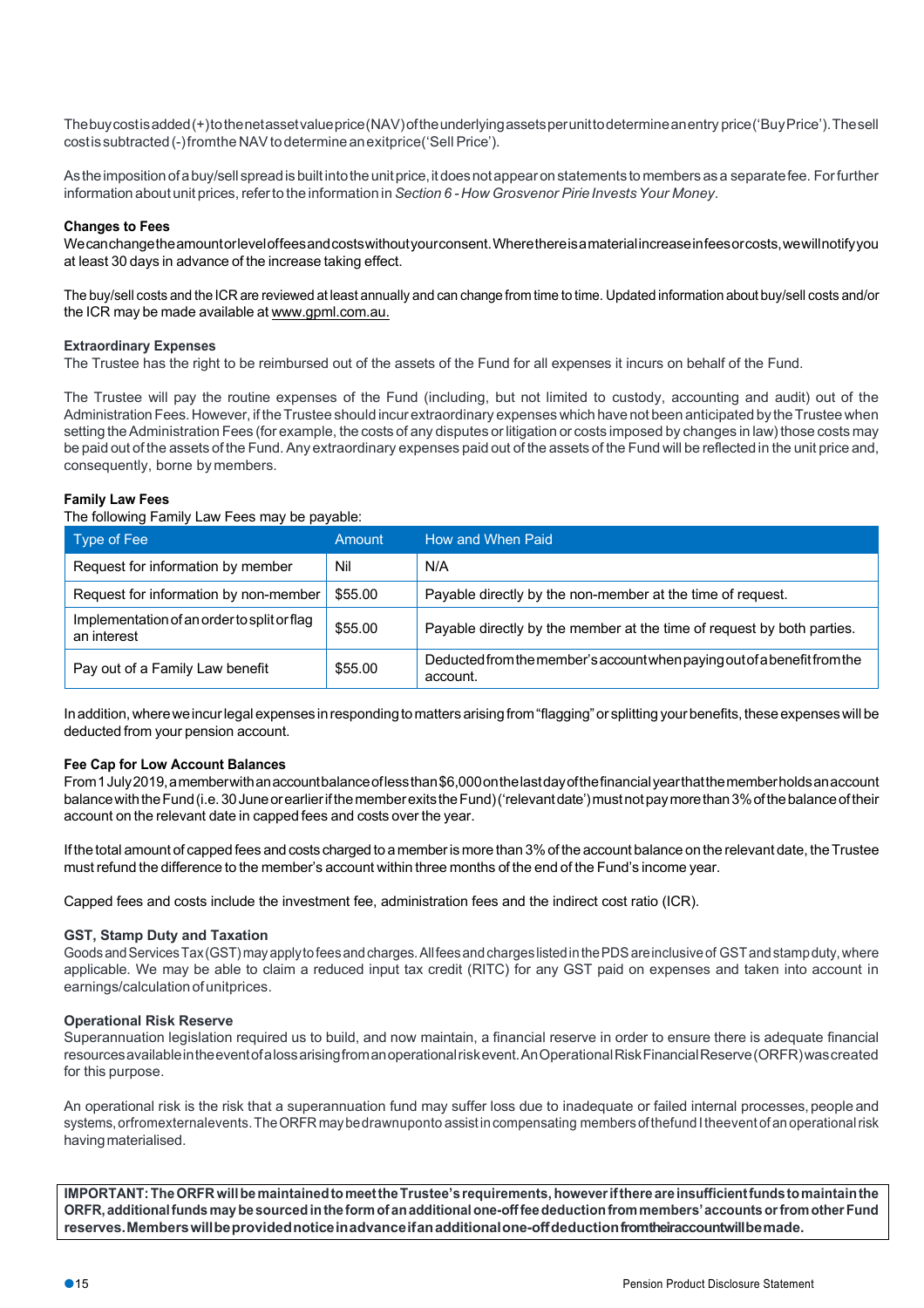# **Promoter Fee**

A portion of the Administration Fee we collect from you is paid to the Promoter for services provided to the Fund. By investing in the Grosvenor Pirie Super Account Based Pension, you are authorising us to pay the Promoter for the services provided.

#### **Defined Fees**

#### **Activity fees**

A fee is an *activity fee* if:

(a) thefeerelatestocostsincurredbythetrustee*[ORthetrustees]*ofthesuperannuationentitythataredirectlyrelatedtoanactivityofthe trustee *[OR the trustees]* :

- (i) that is engaged in at the request, or with the consent, of a member; or
- (ii) that relates to a member and is required by law; and

(b) those costs are not otherwise charged as an administrationfee, an investment fee, a buy-sell spread, a switching fee, an advice fee or an insurance fee.

#### **Administration fees**

An *administration fee* is a fee that relates to the administration or operation of the superannuation entity and includes costs incurred by the trustee *[OR the trustees]* of the entity that:

(a) relate to the administration or operation of the entity; and

(b) arenototherwisechargedasaninvestmentfee,abuy-sellspread,aswitchingfee,anactivityfee,anadvicefeeoraninsurancefee.

#### **Advice fees**

A fee is an *advice fee* if:

(a) thefeerelatesdirectlytocostsincurredbythetrustee*[ORthetrustees]*ofthesuperannuationentitybecauseoftheprovisionoffinancial product advice to a member by:

- (i) a trustee of the entity; or
- (ii) another person acting as an employee of, or under an arrangement with, the trustee *[OR the trustees]* of the entity;

#### and

(b) thosecostsarenototherwisechargedasanadministrationfee,aninvestmentfee,aswitchingfee,anactivityfeeoraninsurancefee.

#### **Buy-sell spreads**

A *buy-sell spread* is a fee to recover transaction costs incurred by the trustee *[OR the trustees]* of the superannuation entity in relation to the sale and purchase of assets of the entity.

#### **Exit fees**

An *exit fee* is a fee, other than a buy-sell spread, that relates to the disposal of all or part of a member's interests in a superannuation entity.

#### **Indirect cost ratio**

The*indirectcostratio*(*ICR*),foraMySuperproductoraninvestmentoptionofferedbyasuperannuationentity,istheratioofthetotalofthe indirect costs for the MySuper product or investment option, to the total average net assets of the superannuation entity attributed to the MySuper product or investment option.

Note: A dollar-based fee deducted directly from a member's account is not included in the indirect cost ratio.

#### **Investment fees**

An *investment fee* is a fee that relates to the investment of the assets of a superannuation entity and includes:

(a) fees in payment forthe exercise of care and expertise in the investment of those assets (including performance fees);

and

(b) costs incurred by the trustee *[OR the trustees]* of the entity that: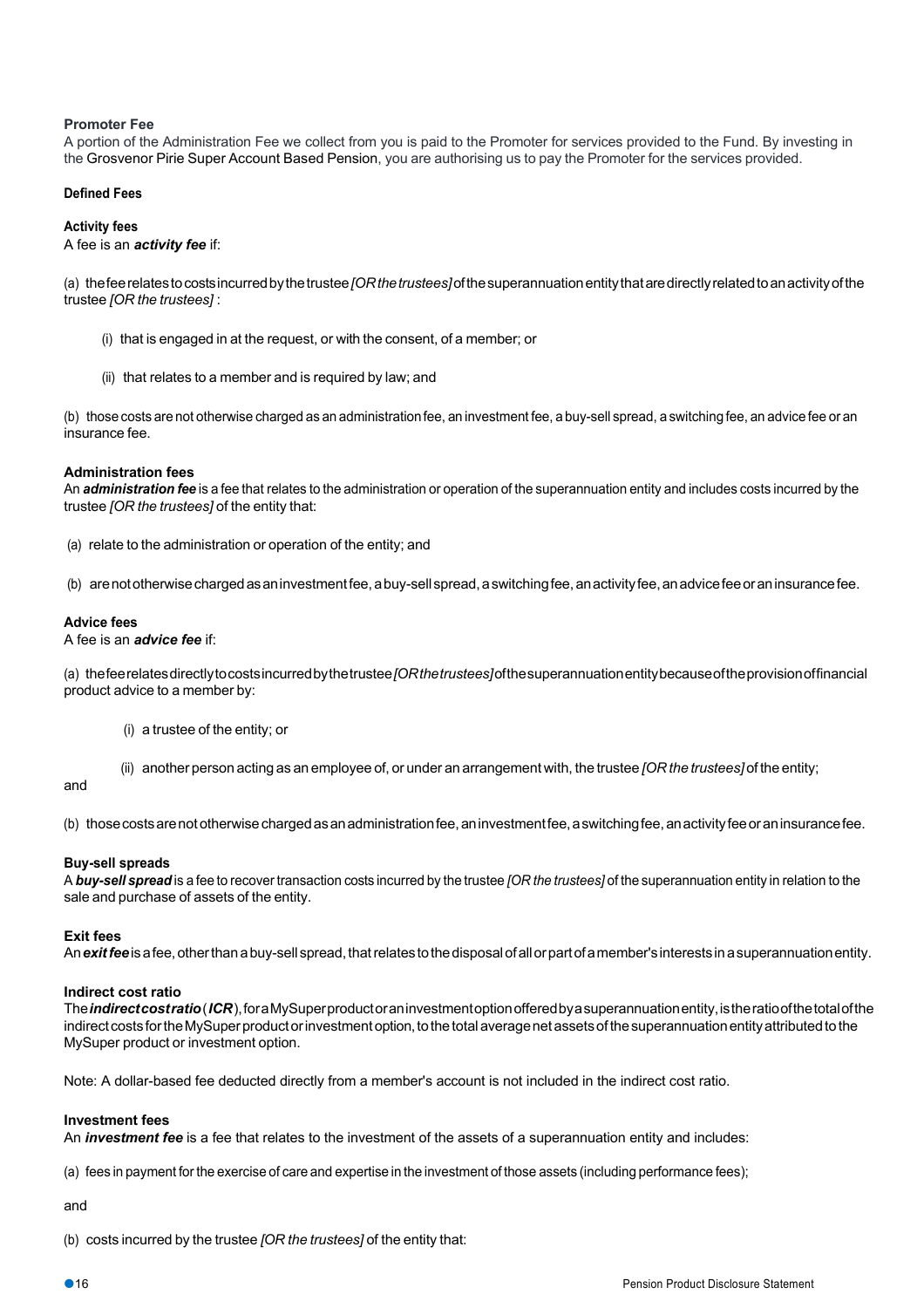(i) relate to the investment of assets of the entity; and

(ii) are not otherwise charged as an administration fee, a buy-sell spread, a switching fee, an activity fee, an advice fee or an insurance fee.

# **Switching fees**

A*switchingfee*isafeetorecoverthecostsofswitchingallorpartofamember'sinterestinthesuperannuationentityfromoneclassof beneficial interest in the entity to another.

# **Section 8 - How Pensions Are Taxed**

This section provides a general quide to the way activity in relation to your Grosvenor Pirie Super Account Based Pension may be taxed. Theimpactoftaxlawswilldependonyourpersonalcircumstances.Forthisreason,westronglyrecommendthatyouconsultyourtaxation adviser before acting on the basis of this information. For further general information, go to www.ato.gov.au.

#### **Tax on Investment Earnings**

There is no tax payable on investment earnings within your pension account. **Tax Components of Your Pension Account**

Yourpensionaccount mayconsistof bothataxablecomponent andatax-freecomponent.Your pensionpaymentswill consist oftaxable and tax-free components in the same proportion as the components of your total pension account.

Forexample, if you commenced a pension on 30 June 2018, of which 80% was a taxable component and 20% was a tax-free component, tax will apply to 80% of the pension paid to you, but be subject to a 15% offset (rebate).

The tax-free ratio is calculated at the time of commencing the pension. That ratio is then fixed for the lifetime of the pension and all pension andlump sum payments madeto you are deducted from thetax-free andtaxable components in those proportions.You cannot choose which tax components your pension payments are taken from.

# IMPORTANT: If you have more than Grosvenor Pirie Super Account Based Pension, each pension account is treated as a separate **superannuationinterestwithitsowntaxableandtax-freecomponents.**

#### **Tax-Free Component**

The tax-free component is made up of:

- A'contribution segment' that consists of the total of all non-concessional contributions made since 1 July 2007 that are not taxable within a super fund; and
- Any 'crystallised segment' (the tax-free part of your benefit calculated and defined as at 1 July 2007).

No tax is deducted from the tax-free component of your pension account, regardless of your age.

#### **Taxable Component**

The taxyou may pay will depend on your age.

- Ifyouareaged60orover,theregularpensionpayments(includingbothtax-freeandtaxablecomponents) madefromyourpension account are generally tax-free. You will not need to include these payments in your tax return.
- If you are aged under 60, the taxable component of your regular pension payments will be taxed at your marginal rate (plus the Medicare levy). However, you may be able to claim a 15% tax offset if you have reached your preservation age.

| Age                             | <b>Tax on Grosvenor Pirie Super Pension Plan Payments</b>                                                                                         |
|---------------------------------|---------------------------------------------------------------------------------------------------------------------------------------------------|
| 60 years or more                | Tax-free                                                                                                                                          |
| Over preservation age to age 59 | • Taxed at marginal tax rates (plus applicable levies)<br>• Tax offset of 15% may be available                                                    |
| Below preservation age          | • Taxed at marginal tax rates (plus applicable levies), with no tax offset<br>• Tax offset of 15% may be available for a disability super benefit |

## **Tax Offset**

Toclaimthetax offset(rebate) you needto complete theATO's *NoticeofIntenttoClaimorVaryaTax DeductionForm*andprovideacopy tous. See www.ato.gov.auformore information. If you donot complete this Form you may claim the tax benefits when you lodge your income tax return.

**IMPORTANT:Ifyouarealreadyclaimingthetaxfreethresholdyoucannotclaimitagainthroughyourpensionaccount.However,the tax offset is available against any eligible income from all relevant payers.**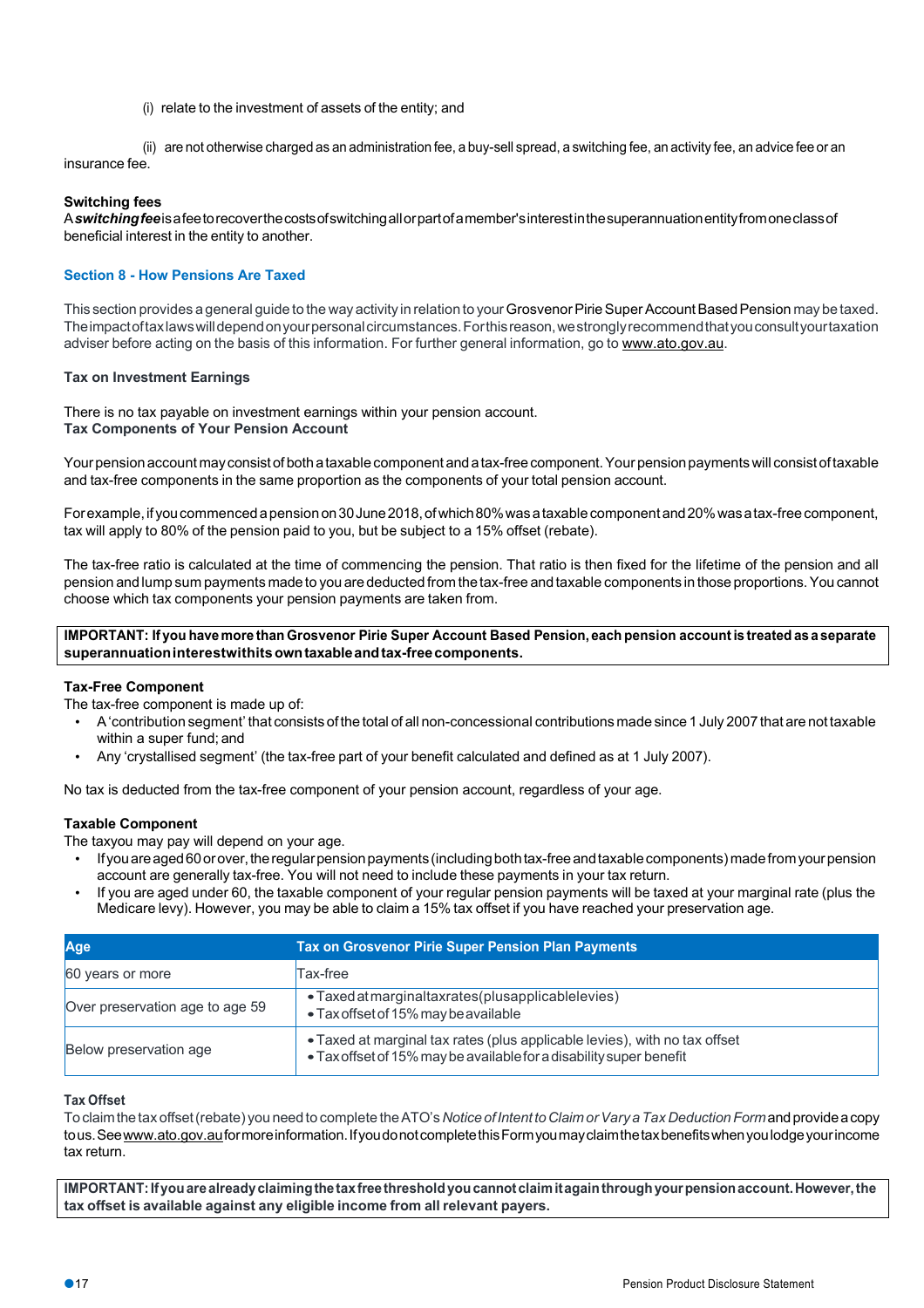# **Tax on Lump Sum Withdrawals**

A lump sum withdrawal from your pension account will be treated in the same way as a superannuation benefit payment.

To request a withdrawal of a lump sum from your pension account, contact us at members@gpml.com.au or on (02) 8355 5149.

There are two components that make up a superannuation benefit payment, **Taxable** and **Tax Free**. The tax rules that apply to these componentswhenyouchoosetocashoutyoursuperdepend onyourage asnotedbelow.

# **No Tax on Benefits Taken After Age 60**

Generally, all lump sums and pensions paid to members from age 60 will be tax free if paid from a taxed superannuation fund such as the Grosvenor Pirie Super Account Based Pension. There is no limit on the amount of superannuation benefit that members over age 60 can take tax free.

# **Tax on Benefits Taken Before Age 60**

When you claim a benefit **prior to age 60**, we will give you a statement showing the breakdown of your account balance into tax-free and taxable components. The tax-free component includes, for example, your personal after-tax contributions and an allowance for super benefits arising from employment under old tax rules in place before July 1983. The taxable component forms the balance of your benefit and includes employer contributions and investment earnings. The tax-free component is always paid tax-free.

Ifyouare**agedbetween55and59**, you willalsoreceivethetaxablecomponent tax-freeuptoalifetimelimit of\$210,000(forthe2019/20 financialyear),withanyamounts abovethatlimittaxedat 15%plustheMedicarelevy.If youare**under 55yearsof age**,theentiretaxable component will be taxed at 20% plus the Medicare levy.

| Age / Status                                  | <b>Component and Tax Treatment</b>                                                                                                                                              |  |
|-----------------------------------------------|---------------------------------------------------------------------------------------------------------------------------------------------------------------------------------|--|
| Age 60 or over                                | Tax free                                                                                                                                                                        |  |
| Preservation age (generally age 55) to age 59 | Tax free component* is tax free.<br>Taxable component**<br>$\circ$ The first \$210,000*** is nil<br>$\circ$ The amount above \$210,000*** is taxed at 15% (plus Medicare levy). |  |
| Less than preservation age                    | Tax free component* is tax free.<br>Taxable component** taxed at 20% (plus Medicare levy)                                                                                       |  |

\*The tax-free component consists of amounts such as the accumulation of non-concessional contributions, pre July 1983 components and invalidity components. If you would like more information about these components contact (02) 8355 5149.

\*\*Thetaxablecomponentisthebenefitlessthetax-freecomponent.Ifyouwouldlikemoreinformationaboutthesecomponentscontact (02) 8355 5149.

\*\*\*Thethresholdappliesinthe2019/2020financialyear.Thethresholdmaybeindexedinlinewithaverageweeklyearningseachyearin \$5,000 increments.

If your benefit includes an untaxed element, higher tax may be applicable.

When any benefit is paid from your Grosvenor Pirie Super Account Based Pension, it must comprise both tax-free and taxable components, in the same proportions as the total amount. You cannot nominate to withdraw specific components of your account before others.

If we do not have your TFN at the time a benefit is paid, higher tax applies.

Tax is not generally payable when transferring benefits to another superannuation fund or product.

#### **Tax on Death Benefits**

Thetaxtreatmentofdeathbenefitsdependsonwhethertheyarepaidasareversionarypensionorasalumpsum,andwhotherecipientofthe benefitis.

**IMPORTANT:Taxtreatmentofdeathbenefitscanbecomplex andwerecommendthatyouspeakwithyourfinancialandtaxadvisers for tax information specific to your personal circumstances.**

#### **Lump Sum Benefit Payment**

Superannuation death benefits paid to "death benefits dependants" are tax-free, regardless of the age of the dependent.

Notethatalthoughanadultchildmaybea"dependant"forthepurposesofdeterminingwhethertheycanbenominatedtoreceiveyourdeath benefit,fortaxpurposes,achildovertheageof18isnotconsideredtobea"deathbenefitsdependant"unless,atthedateofyourdeath,they are financially dependent on you or in an interdependent relationship with you. For more information, see *Section 4 - Nominating Beneficiaries*.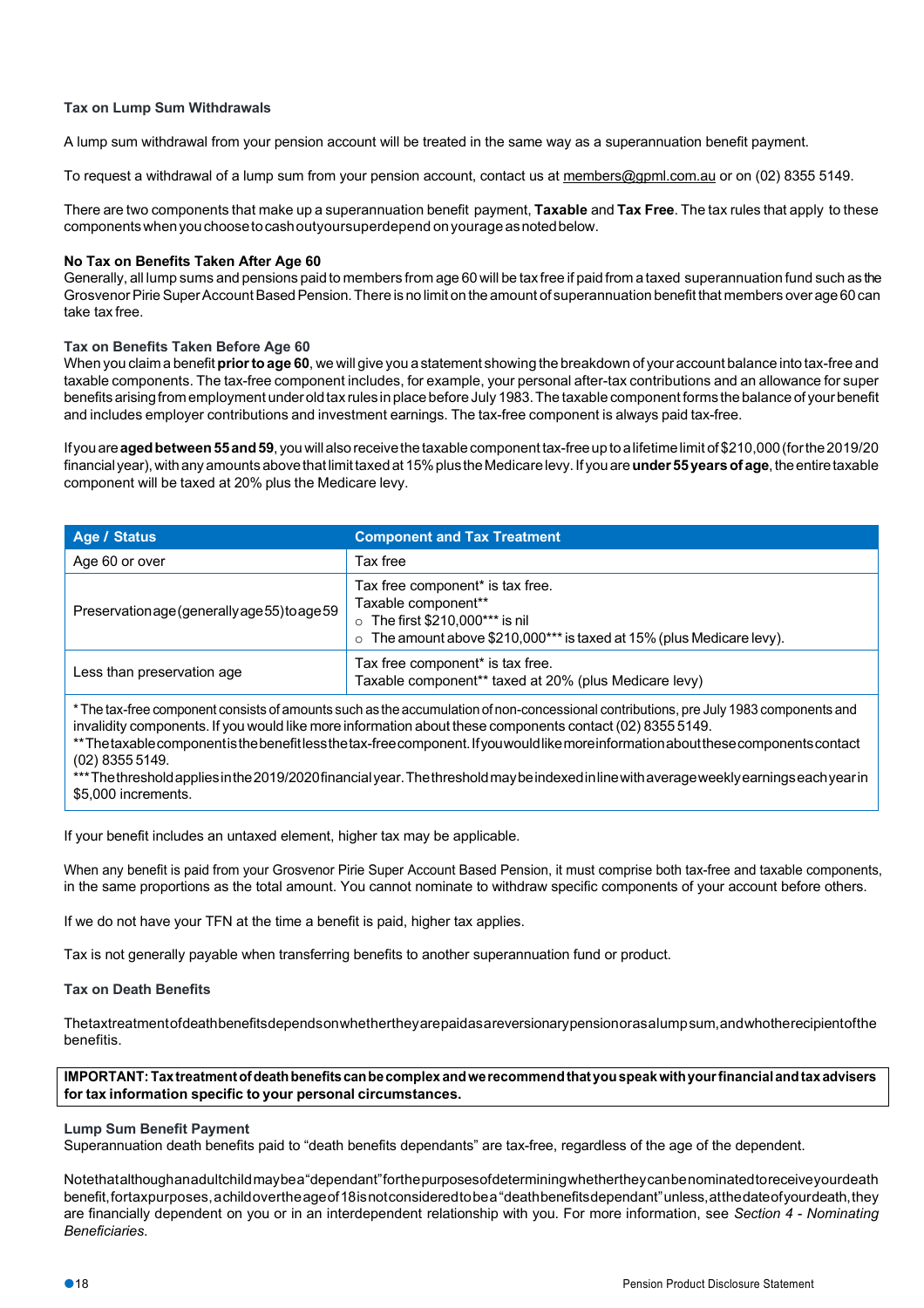If alump sum is paid to a person who is not a "death benefit dependant", thetax free component of the benefit is tax free, while part ofthe remaining taxable component is taxed in the Fund at 15% (plus the Medicare levy).

Where a death benefit is received by the Legal Personal Representative of a deceased estate, tax is determined according to who is intended to benefit from the estate.

# **Reversionary Pension**

Ifyoudiewhilstinreceiptofapensionandyourpensioncontinuestobepaidtoyourreversionarybeneficiaryaspermittedbysuperannuation legislation, the continuing pension will be taxed as follows:

| <b>Tax Component</b> | Deceased or Reversionary is age 60 or over                                                     | Deceased and Reversionary are both under age 60                                                                                                                       |
|----------------------|------------------------------------------------------------------------------------------------|-----------------------------------------------------------------------------------------------------------------------------------------------------------------------|
| Tax free component   | Tax-free                                                                                       | Tax-free                                                                                                                                                              |
| Taxable component    | Taxed element: Tax-free<br>Untaxed element: Recipient's marginaltaxrate<br>less 10% tax offset | Taxed at marginal tax rates (plus applicablelevies) with<br>15% tax offset for the taxed element. Once<br>reversionary reaches age 60, whole payment is tax-<br>free. |

Pension payments to a dependent child will be required to be paid as a lump sum when the child reaches age 25 unless the child is permanently disabled. This amount will be taxfree and will not be required to be included in their annual taxreturn.

An income stream cannot revert to, or be paid to, a non-dependent upon your death. Such income streams will be paid out to the nondependent as a lump sum.

#### **Social Security**

**IMPORTANT: If youreceive social security benefits, you should be aware that an investment in this Fund mightaffectyour entitlement. We recommendyou seek professional advice before investing.**

Generally, to qualifyforthe Age Pension, you are assessed undertwo tests:

- the Income Test; and
- the Assets Test.

In order to qualify for the maximum Age Pension amount, you need to pass both tests. The test which gives you the lowest entitlement determines the amount of Age Pension you receive.

The balance of your pension account is included in the determination of your assets for the purposes ofthe Assets Test.

Forthe Income Test, yourpension account may be deemed to generate a certain level of income based on a deemed rate of return.This rate of returnis assumed to apply evenif the actual amount of incomeyou receivefromthepension isgreaterorlessthan thedeemedlevel of income.

# **Provision of Your Tax File Number**

Superannuation legislation authorises us to collect yourTax File Number(TFN), and to use it forlawful purposes including to administer your superannuation interest and to provide information to the Commissioner of Taxation.

These purposes may change in the future as a result of legislative change. We may disclose your TFN to another superannuation provider when your benefits are being transferred, unless you request in writing that your TFN not be disclosed to any other superannuation provider.

It is not an offence not to quote your TFN. However, giving your TFN to the Fund will have the following advantages (which may not otherwise apply):

- We will be able to accept all types of contributions for you;
- The tax on contributions will not increase;
- Otherthan the tax that may ordinarily apply, no additional tax will be deducted when you start drawing down your superannuation benefits; and
- It will make it much easier to trace different superannuation accounts in your name so that you receive all your superannuation benefits when you retire.

# **Section 9 - Other Important Information**

#### **Cooling Off Period**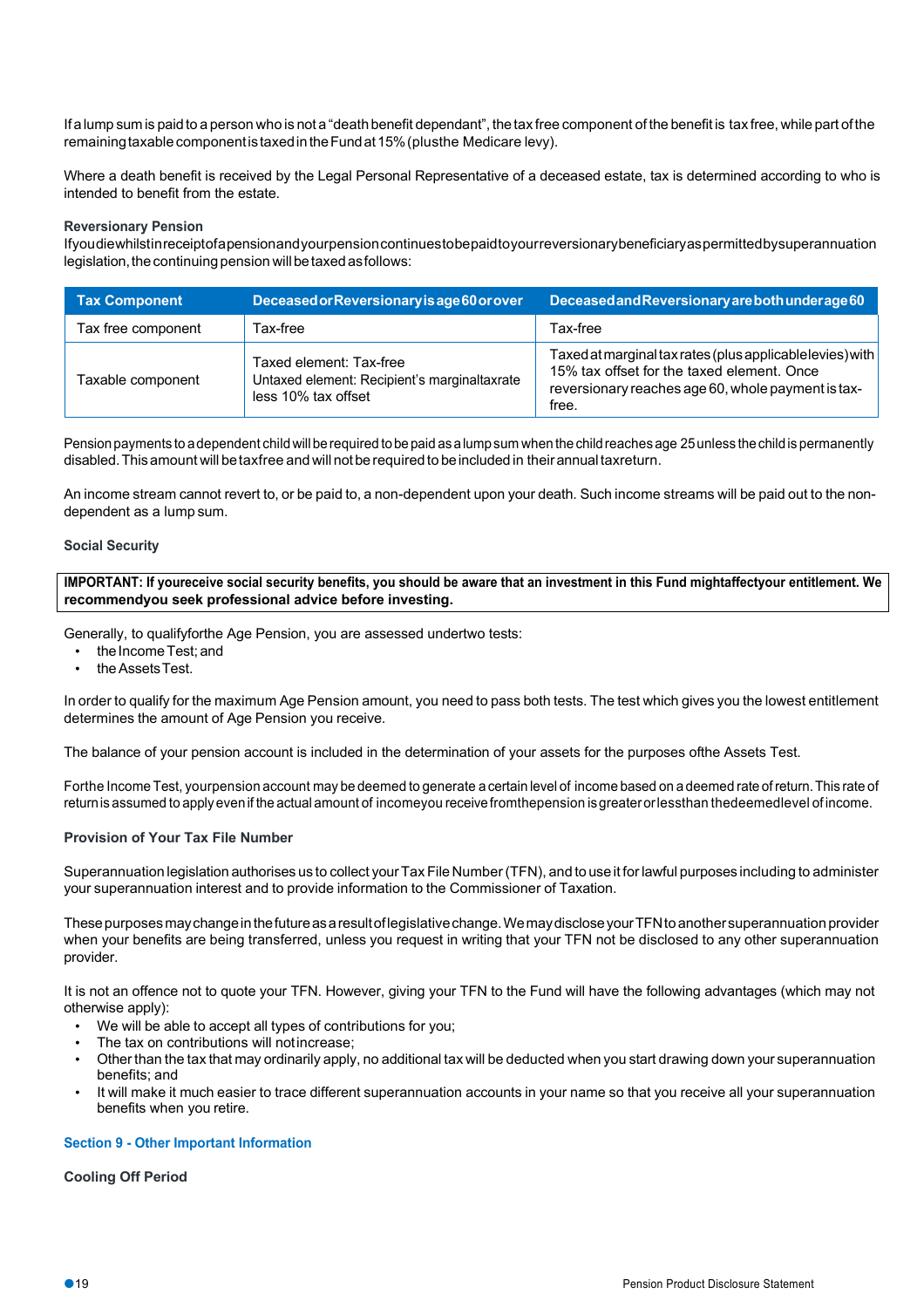Ifyouchangeyourmindthereisa14-daycoolingoffperiod.Youwillneedtotellusinwritingthatyounolongerwishtojoin.The14-dayperiod starts on the earlier of you receiving confirmation from us that your account has been established or five business days after we issue units to you.

The cooling off period only applies to your initial investment in the Grosvenor Pirie Super Account Based Pension. You will not be eligible for cooling off if you have exercised any rights in respect of your initial investment.

Ifyouexerciseyourrighttocooloff, yourmoneywillbereturnedtoyou,adjustedfortheincreaseordecreaseinthevalueoftheinvestmentat the date we received notification, and reasonable transaction or administrative costs. Note, any preserved and restricted amounts must be transferred to another complying superannuation fund.

## **Trust Deed**

Grosvenor Pirie Super is governed by a Trust Deed which sets out the rights of members and beneficiaries, and the rights, duties and responsibilitiesoftheTrustee.IntheeventofanyinconsistencybetweenthisPDSandthetermsoftheTrustDeed,thetermsoftheTrustDeed will prevail.

You can obtain a copy of the Trust Deed free of charge by contacting us on (02) 8355 5149 or by email at members@gpml.com.au.

Fromtime to time, the Trustee may determine to amendthe Trust Deed as circumstances change, such as to reflect changes in legislation. The TrusteecangenerallyamendtheTrustDeed without yourconsentif:

- The amendmentdoes notreduce the existing accrued benefits of members or beneficiaries; or
- All relevant consents as required by law or by the Trust Deed are obtained; or
- Inthe opinion of the Trustee, the principal purpose of the amendment is to better enable the Fund to comply with superannuation law.

#### **Family Law Matters**

Under superannuation law, divorcing or separating couples can split the pension entitlements of one or both of the partners as part of their property settlement. This can be done either by Court Order or by a binding financial agreement between the separating couple after legaladvicehasbeenobtained.Ifthisappliestoyou,yourpension willbesplitinaccordancewiththeCourtOrderoragreement.

Family Law affects your pension in two key areas:

- Request for information You or your spouse can request certain information about your pension account.
- Payment splitting Parties are able to split a pension account through agreement or Court Order.

For more information, we recommend you speak with your legal adviser.

#### **Reporting**

As a member of the Grosvenor Pirie Super Account Based Pension, you will receive or be given access to the following:

#### **Member Information**

Each year, you will receive an individual member's statement that describes your pension account as at 30 June. The transactions that will appear on your statement include (where applicable): balance as at previous year, contributions,rollovers,investmentsearnings(netof relevant fees, costsandtaxes), withdrawals, fees, costs and taxpaid directly from youraccountand the member balance at the end of the year. All member statements will be sent by postunless we receive written consent to send a statement by electronicform.

#### **Fund Information**

Eachyear,youwillhaveaccessto anAnnualReportthatwillprovideyouwithinformationonthemanagement andthefinancialpositionof Grosvenor Pirie Super as at the preceding 30<sup>th</sup> June. The Annual Fund Information is available on our website at www.gpml.com.au or on request by contacting us on (02) 8355 5149. It will be sent to you (free of charge) by postor in electronic form.

#### **Exit Information**

When you cease to be a member or close an account, you will also receive an individual exit statement and a Rollover Benefit Statement, unless this occurs as a result of yoursuperannuation benefit being paid to the ATO as unclaimed monies of aformertemporaryresident, atthe ATO'srequest.

## **Other**

Other relevant information, such as the rules governing the Fund and the audited accounts with the auditor's report may be supplied upon request.

## **Enquiries andComplaints**

Superannuation legislation requires us to have arrangements in place for you to make enquiries or complaints about the operation or management of the Fund.

The arrangementsthat we haveestablished are:

• Enquiriescanbemadebytelephoneto(02) 8355 5149orinwriting to members@gpml.com.au.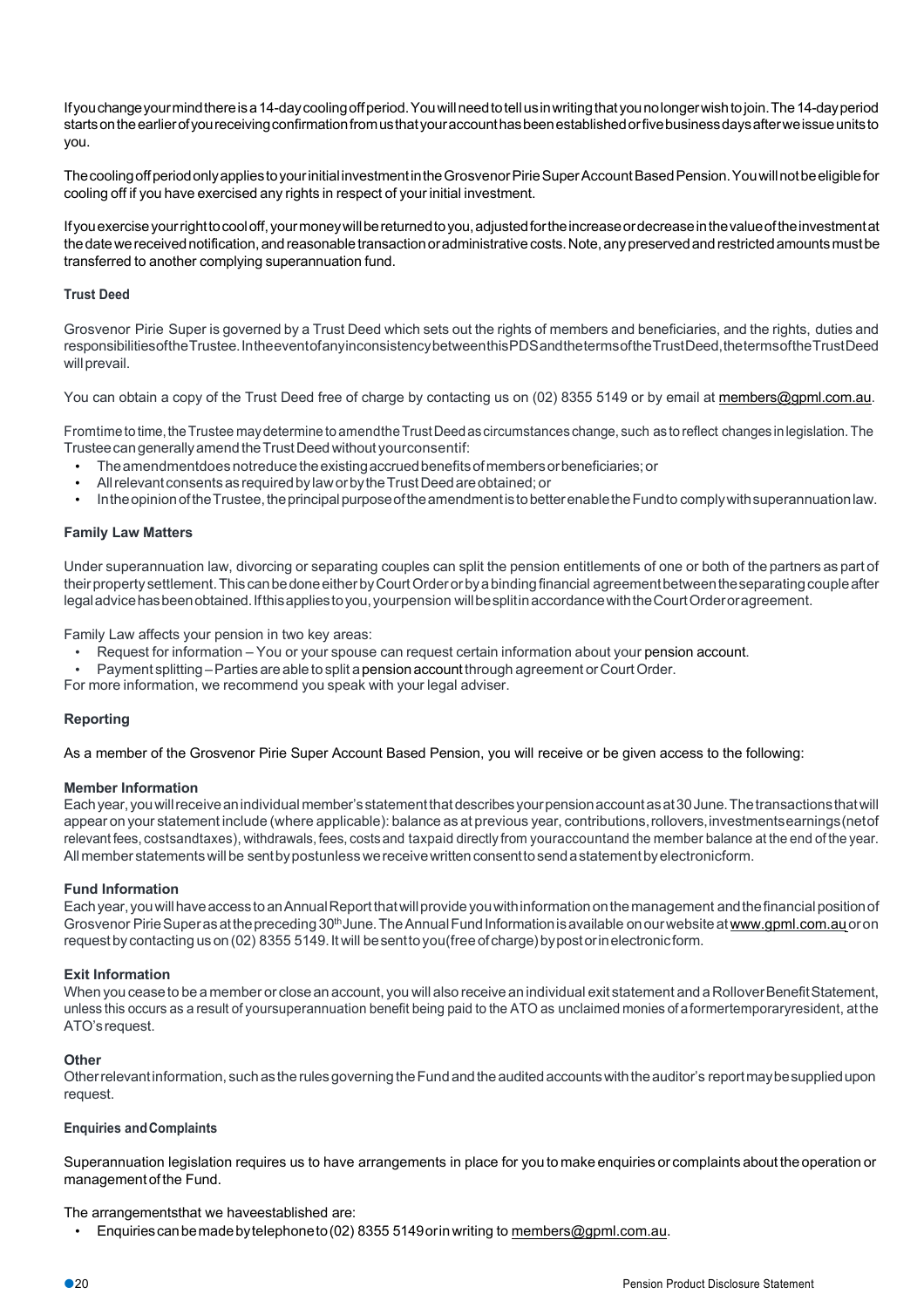- Acomplaintmustgenerallybeinwritingand addressedtoTheComplaintsOfficer,GrosvenorPirieSuper,120bUnderwoodSt, Paddington, NSW 2021
- Thereceiptofwrittencomplaintswillbeacknowledgedinwriting.Thecomplaintwillbeinvestigatedandactioninitiatedtoresolvethe matter.
- A written response will be made as soon as possible but within the 90-day limit prescribed by superannuationlegislation.

For any complaint that is unable to be resolved to your satisfaction, or if you do not receive a response within 90 days of making your complaint, the Government has established an independent body, the Australian Financial Complaints Authority (AFCA). This Authority's contact details are:

Australian Financial Complaints Authority GPO Box 3 MELBOURNE VIC 3001 Telephone: 1800 931 678 Email: info@afca.org.au Website: www.afca.org.au

Complaints may be submitted by both current or former members, and their beneficiaries, and will largely be dealt with by correspondence. AFCAcandealwithcomplaintsthatrelatetoadecisionorafailuretomakea decisionbyatrusteeorapersonactingforatrustee,inrelationto aparticularindividual.AFCAcannotdeal withcertaincomplaints,forexample,complaintsaboutthemanagementofafundasawhole.

# **Respecting Your Right to Privacy**

The privacy of all members is very important to us. Privacy laws require us to make certain disclosures before collecting personal information from or about you or your beneficiaries.

# **Collection of Personal Information**

We collect your personal information for the following reasons, to:

- Administer products and services and manage ourrelationship with you, including to establish and maintain memberrecords, and provide regular statements, reports and communications;
- Provide products and services toyou;
- Process transactions, applications, claims, requests and queries in relation to our products and services;
- Identify you in accordance with the AML/CTF Legislation and to protect against fraud;
- Let you know about other products or services that we may offer or that the Fund's Promoter may offer; and
- Comply with applicable laws andregulations.

If we do not collect your personal information, we may not be able to process your application, provide you with services relating to the Fund or administer your interest in the Fund.

#### **Disclosure of Personal Information**

We may disclose your personal information to third parties including:

- Outsourced service providers, including the Administrator and the Promoter of the Fund;
- Mail houses and printing companies;
- Specialist service providers, such as actuaries, auditors and lawyers;
- Custodians and brokers;
- Insurance providers;
- Your financial adviser, your attorney appointed under a power of attorney, or your appointed representative;
- Other consultants; and
- Government authorities as required or desirable in administering and conducting the business of the Fund, including in complying with relevant regulatory orlegal requirements. It is possible that this may also include a Government authority that is overseas.

Your personal information will only be disclosed to third parties other than those listed above if you have consented, if you would reasonably expect us to disclose information of that kind to those third parties, if we are authorised or required to do so by law, or if it is necessary to assist with lawenforcement.

# **Privacy Policies**

Our Privacy Policy, and the Privacy Policy of each of the Trustee and the Administrator, set out how you can access and correct information we hold about you, how you can complain about a breach of your privacy rights and how your complaint will be handled.

Our Privacy Policy can be found at www.gpml.com.au/privacy. The Trustee's Privacy Policy can be found at www.diversa.com.au/trustee/governance. The Administrator's Privacy Policy can be found at www.onevue.com.au/web/onevue/privacy-policy.

If you have any queries or complaints about your privacy, please contact:

- PrivacyOfficer,GrosvenorPirieSuper,120bUnderwoodSt,Paddington,NSW2021Email:members@gpml.com.au
- Privacy Officer, Diversa Trustees Limited, GPO Box 3001, Melbourne VIC 3001. Email: trustees@diversa.com.au
- Privacy Officer, OneVue Super Services, PO Box 1282, Albury NSW 2640. Email: service@supermanagers.com.au